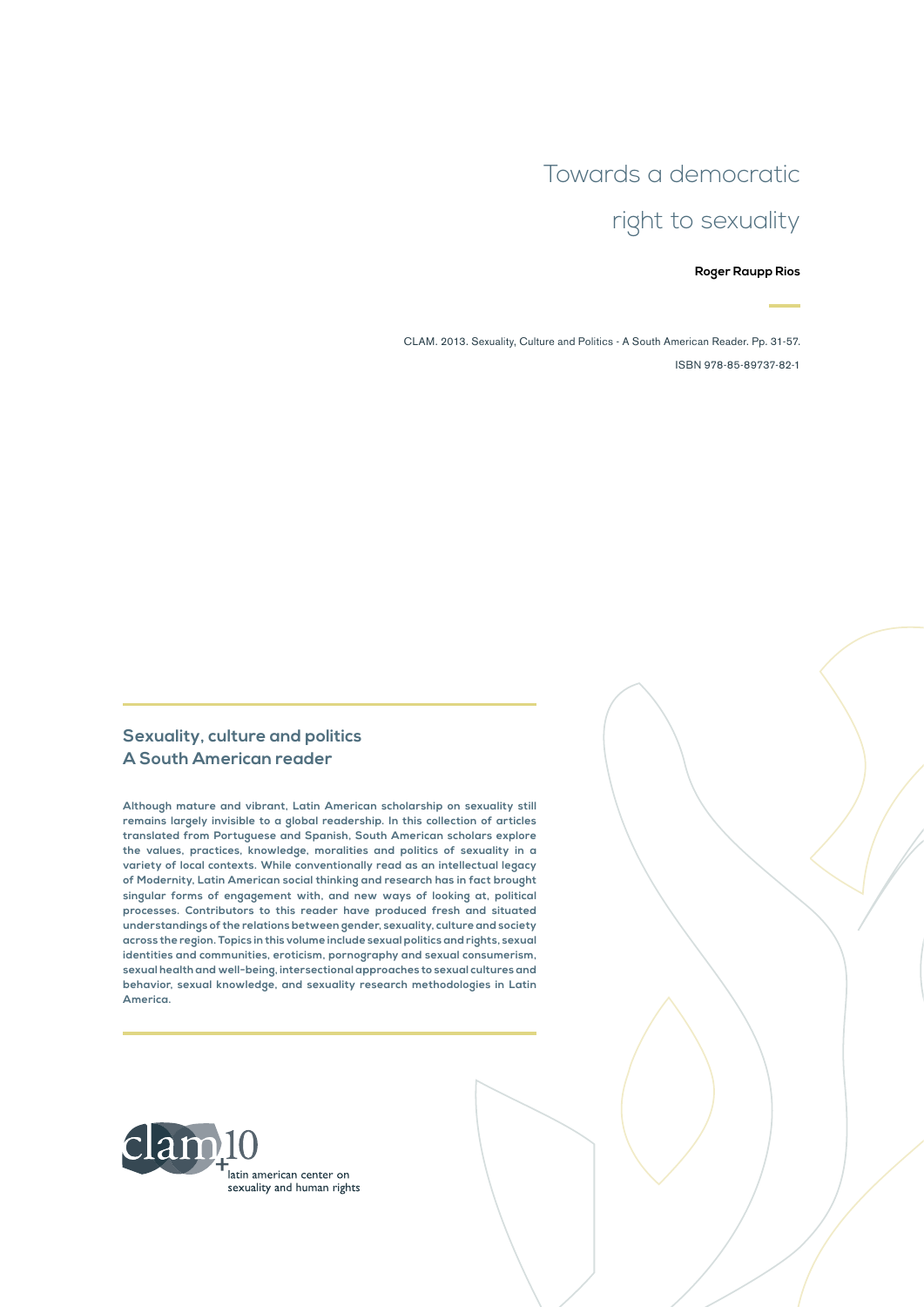# Towards a democratic right to sexuality\*

**Roger Raupp Rios\*\***

#### **Introduction**

This essay grew out of a series of activities developed by CLAM, the Latin American Center for Sexuality and Human Rights, to develop a multidisciplinary perspective on sexuality. In addition to CLAM's database on sexuality, its reports on sexual policy in Brazil and its work on sexuality in the Social Sciences in Brazil, the present article aims to reflect upon sexual rights from the perspective of the Brazilian legal debate. It does not supply the reader with an exhaustive listing of all the subjects and problems engendered by sexual rights, or make an inventory of Brazilian authors and considerations on the subject; rather, it presents the main elements for the development of a rigorous legal approach towards human rights in the field of sexuality, while considering the current status of this debate on the national scene.

This article aims at a systematization to introduce foundations for a broader and more coherent legal debate regarding sexual rights, by enunciating the fundamental principles of human rights as applied to issues raised by sexual rights. Its purpose is, therefore, to collaborate towards the advancement of the legal debate on sexuality from a human rights perspective.

Within this context, sexuality and the sexual rights associated with it will not be approached as objects that require ethical discipline or therapeutic intervention, for which legislation would be one of the privileged instruments of formulation and legitimacy along with other areas of knowledge such as medicine, psychoanalysis and religious philosophy. Nor will they be discussed as elements whose meaning would only make sense in family-related cases, kinship relations and the constitution of individual subjectivity or social reality (Loyola, 1999). Instead, sexuality and sexual rights will be considered as elements whose influx of fundamental principles, as supplied by human rights, can and should determine the perspective adopted by the various forms of science and knowledge concerned with them in a democratic society.

<sup>\*</sup> Adapted from the original published online at CLAM, in 18/05/2005. RAUPP RIOS, R. 2005. Towards a democratic right to sexuality. Available at <www.clam.org.br/en/news/conteudo.asp?cod=264 >, Accessed in: June, 2013.1

<sup>\*\*</sup> PhD in Law, Federal University of Rio Grande do Sul. Federal Judge. Research Associate, NUPACS/UFRGS.

<sup>1</sup> [http://www.clam.org.br/pdf/roger\\_demrigsex\\_eng.pdf](http://www.clam.org.br/pdf/roger_demrigsex_eng.pdf)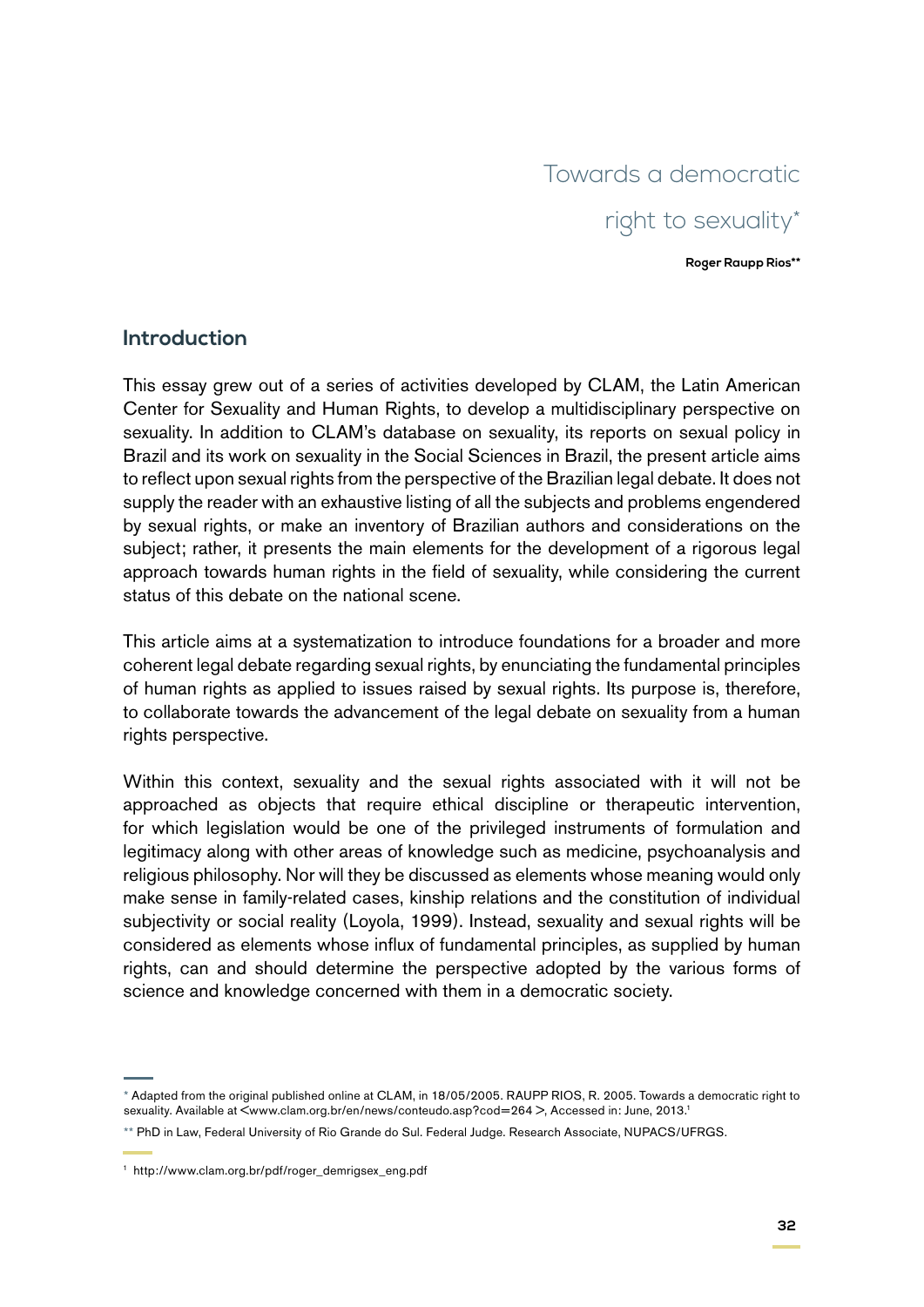In effect, to develop the idea of sexual rights from a human rights perspective points to the possibility of a free and responsible exercise of sexuality, creating foundations for legal regulation that surpass the traditional repressive approaches which have characterized legal intervention within these spheres. It implies, so to speak, a positive understanding of sexual rights in which the group of legal norms and their applications would move beyond restrictive regulation in order to forge conditions for a right to sexuality that is emancipationist in spirit.

To this end, it is necessary to seek out principles which might simultaneously include the great guidelines<sup>2</sup> according to which the current debate on sexual rights has been structured: questions of identity associated with the expression of sexuality (including the subjects of homosexualities), sexual relations proper and their consequences—a field extending to various topics such as consent, violence and abortion—and the search for a foundation for sexual rights, historically bound to the idea of sexual health.

The construction of this approach demands a consideration of the relationships between democracy, citizenship and sexual rights, foundations for proposing a democratic model for understanding sexual rights which I call the *democratic right to sexuality*.

In fact, democracy and citizenship are central to the agenda of various contemporary social movements. Through their articulation, a varied spectrum of claims has been advanced, encompassing the most varied sectors of individual and collective life. Among the effects of this dynamic is an increasingly widespread comprehension of the multiple dimensions required for the construction of a democratic society that would include demands for social, economic, political and cultural inclusion. Such dimensions likewise signal an expanded concept of citizenship, traditionally associated to a legal status only by virtue of national pertinence.

As understood by national and international legislation, the idea of human rights also reflects this dynamic. The evolution of international instruments for the recognition and protection of human rights—from the universal declaration of 1948 to a declaration of economic, social and cultural rights; and to attention to concrete issues related (for instance) to gender and infancy—allows for this perception. Increasingly, human beings are seen as subjects of rights which extend far beyond mere nationality.

Among aspects implied within these dimensions, sexuality is probably among the most controversial and the one in which progress is most slowly made. Despite the increased visibility of feminist, gay, lesbian trans-gender and sex worker movements, there is still much work to be done before these groups are allowed equal participation in social life; despite occasional approval by protective legislation of certain rights, it would

<sup>&</sup>lt;sup>2</sup> These guidelines were listed by Sérgio Carrara in a talk given at the Homosexualities: identity, politics and cultural production seminar organized by ABIA – Interdisciplinary Brazilian Association on AIDS, in Rio de Janeiro on October 29, 2002.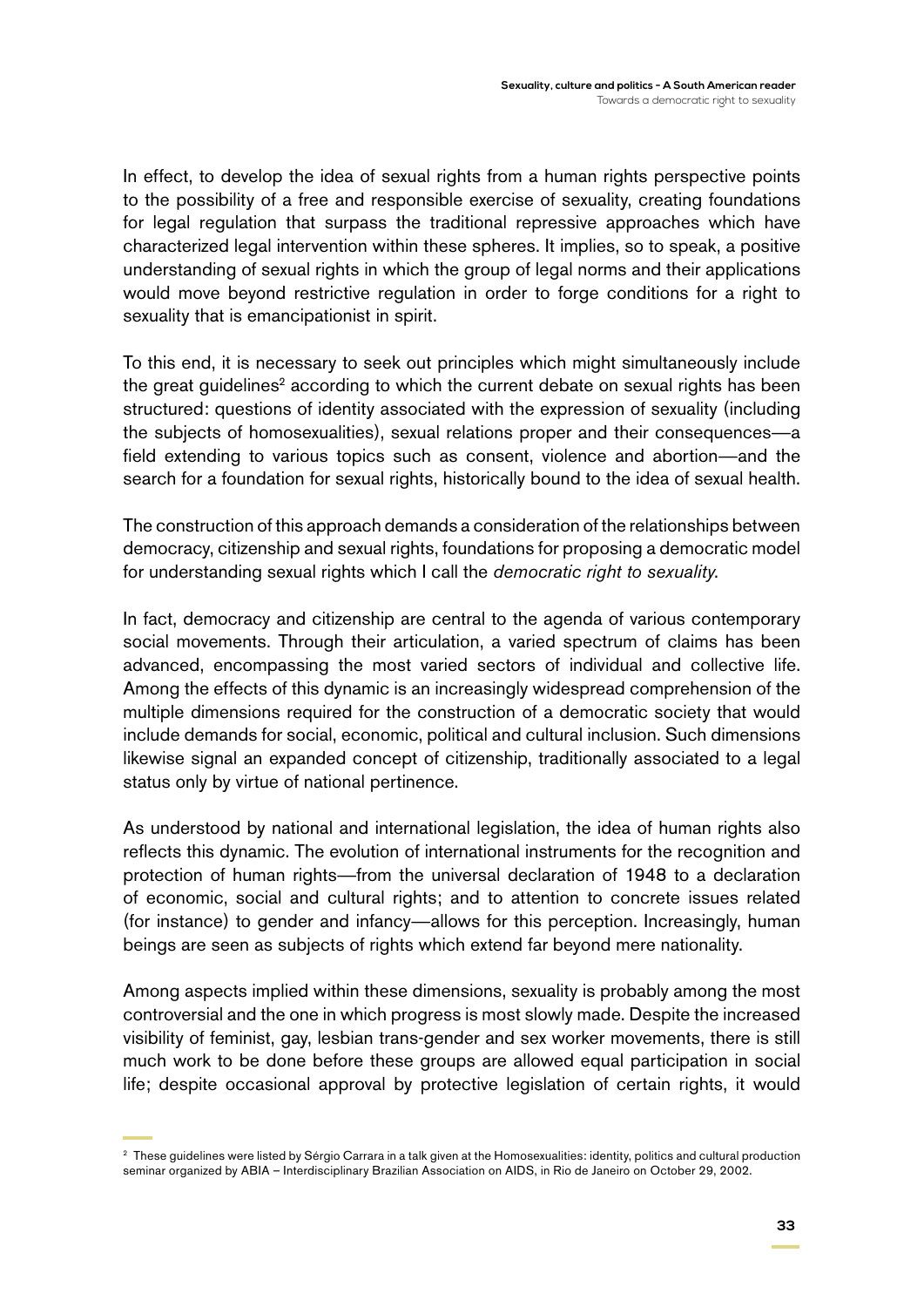appear there is still a long way to travel before such legislation is ratified. Many factors contribute to depriving certain individuals of their rights and limiting their opportunities, factors which are the object of attention from a variety of perspectives.

From a legal perspective, the concepts of reproductive rights and sexual rights have been translating this effort. Those advances obtained notwithstanding, theoretical and practical reasons recommend further advance. To this end, it would be necessary to develop a "democratic right to sexuality", an examination, so to speak, from the perspective of human rights and fundamental constitutional rights, of the various legal norms whose scope of protection is attentive to the various manifestations of human sexuality. The importance of this task goes beyond technical-scientific coherence and the cultivation of intellectual knowledge. Building a more systematized legal approach allows legal professionals and social movements to have a more efficient instrument for intervention, in addition to pushing for an intensification of the debates in a coherent way and allowing the democratization of the discussion and, consequently, of the legal and political system as a whole.

After contextualizing the idea of reproductive rights and their connection with sexual rights (Part 1), I shall present certain elements which I consider essential to the development of a democratic right to sexuality (Part 2), highlighting their scope of protection, basic principles, extension and relationship to the concept of minorities, and closing this part with a few considerations regarding homosexual unions within this context. The last two sections deal with: the most frequent objections to the development of such a perspective (Part 3); and certain sensitive subjects which are part of this construction (Part 4).

I would like to situate this work within the scope of the great western and contemporary legal traditions. The proposition of a democratic right to sexuality is nourished by the experiences and debates existing in the Roman-Germanic system (the source of the national legal systems of continental Europe and Latin America) and in Common Law (present in England, in the United States and countries of Anglo-Saxon colonization). Not only is this approach compatible, it also derives directly from the responses being construed in both legal systems. In fact, each in their own way, parliaments and courts have reacted to the demands that the exercise of sexuality currently produces. The analysis of these responses—without depending on the legal tradition from which they spring and the parliamentary (Roman-Germanic) or jurisprudential predominance in the production of the law in each one of them—is at the base of this study. The legal principles proposed and systematized herein are pillars and keys for updating such legal traditions regarding sexuality.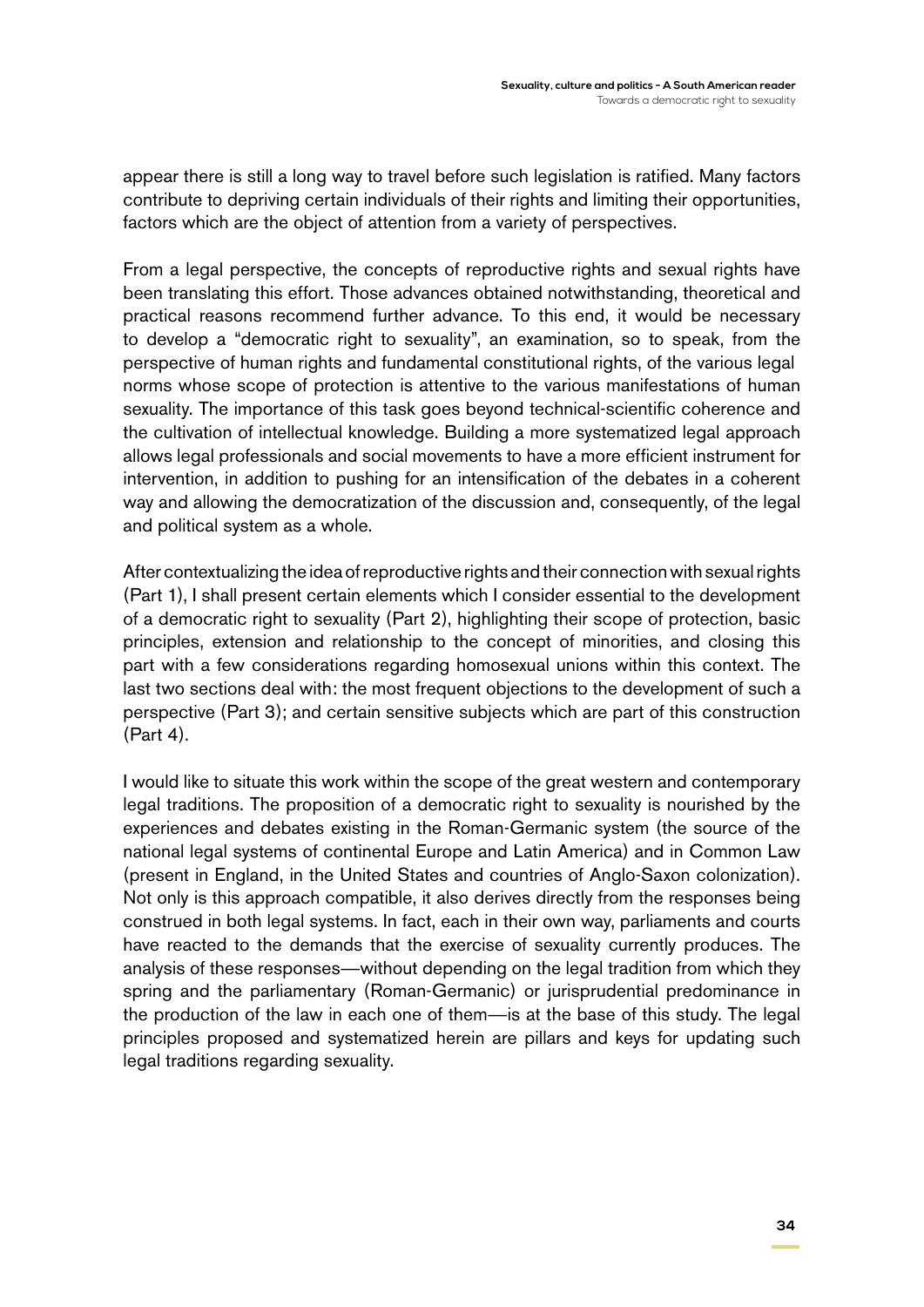## **Part 1 – Sexual citizenship, reproductive rights and sexual rights**

In this section, I shall outline a brief history of issues related to sexuality within the scope of international instruments for human rights. The approach is justified insofar as issues of sexuality within a human rights context usually originate with the idea of reproductive rights in order to arrive at sexual rights. Thus, I shall begin by noting the principal stages of this development, that I may then discuss some of its limitations.

#### **1.1. Reproductive and sexual rights in international human rights law**

Within the scope of sexuality, international instruments for human rights have evolved towards recognizing the situation of women's vulnerability, with the idea of reproductive rights as a starting point (Cabal, Roa & Lemaitre, 2001; Vargas, 1996). In effect, after the generic and abstract proclamations regarding the rights to life, health, equality and non-discrimination, to physical integrity and protection against violence, to work and education (as described in the Universal Declaration of Human Rights, in the International Pact for Civil and Political Rights, in the International Pact for Economic, Social and Cultural Rights and in the American Convention for Human Rights), there has been a succession of international documents and conferences specifically concerned with reproduction and, consequently, the condition of women.

In this sense, the First International Conference on Human Rights (Teheran, 1968) recognized the importance of women's human rights and decided on the need for measures to promote them (art. 15). The General Assembly of the United Nations declared 1975 to be the International Women's Year, and established the period extending from 1976 to 1985 as especially dedicated to improving the conditions of women, promoting two world conferences during the period (Copenhagen, 1980, and Nairobi, 1985). Before these dates, the important Convention on the Elimination of All Forms of Discrimination against Women was promulgated in 1979.

In 1993, the World Conference on Human Rights took place in Vienna, declaring the human rights of women to be an inalienable, integral and indivisible part of human rights, as well as their participation under equal social conditions, and the eradication of all forms of sex-based discrimination being mandatory, in addition to those which refer to violence against women.

In 1994, the Cairo International Conference on Population and Development established a program for action that declared reproductive rights to be a category of human rights previously recognized by international treaties, which included the right to all information, education and necessary means for determining the free, responsible choice of the number of children and the interval between them. Important to the purposes of this study was the declaration that reproductive health enables the ability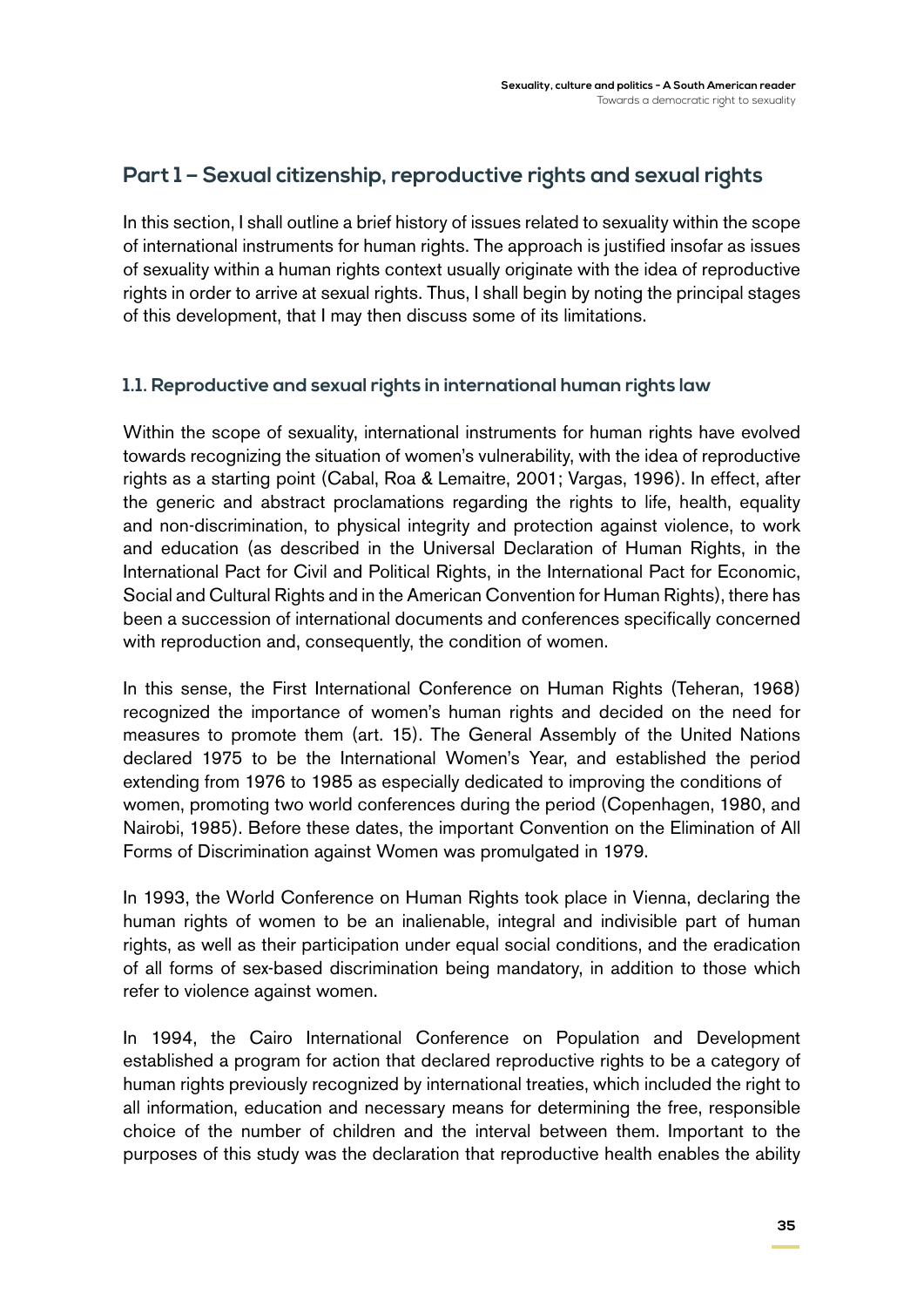to enjoy a satisfactory, risk-free sex life. Overall, the document reaffirms the importance of more egalitarian gender relations with greater liberty for women and freedom from discrimination and violence.

It is also relevant to mention the rights of men, women and children to obtain information and access to safe, efficient, acceptable and self-chosen methods of regulating fertility. The Cairo Action Plan was a result of this conference and, in addition to introducing the concept of reproductive rights, it signaled the recognition of sexual rights, highlighting that of the discrimination-free exercise of sexuality and reproduction, coercion and violence; in the same opportunity, it was also agreed that the States-Parts, in addition to stimulating and promoting the respectful, egalitarian relationship between men and women, should: 1. be alert to the needs of adolescents, enabling them to better decide on the exercise of their sexuality, and 2. devote special attention to those segments of the population which are most vulnerable to human rights violations in the areas of reproduction and sexuality (Ventura, 2003. p. 14).

In 1995, the Fourth World Conference on Women took place in Beijing and confirmed the directives defined in Cairo. It reiterated the need to protect the rights strictly linked to reproductive rights, such as sexual rights, the right to health, to integrity, to protection against violence, to equality and non-discrimination, to matrimony, to education and to protection against sexual exploitation. It is worth emphasizing that the 'Women and Health' chapter of the Beijing Platform dealt with fundamental issues such as the recognition of sexual and reproductive rights, affirming the right to the free exercise of sexuality through, especially, the emphasis of sexual health.<sup>3</sup>

Regional in scope, and of particular importance to Latin America, was the Convention of Belém do Pará (1994), devoted to the prevention, punishment and eradication of violence against women, emphasizing explicit concern with violence perpetrated within the domestic setting, holding the state responsible not only for acts of violence in this area but also for the tolerance of private acts against women.

In interpreting various normative instruments, the subsumption of domestic violence and high maternal mortality rates to the right to life must be emphasized, along with the safeguarding of physical integrity and the prohibition of inhuman, degrading treatment and torture; gender-free access to reproductive health services and the right to generic health services; the abjuration of sexual violence and torture; of sexual violations during armed conflicts including crimes against humanity and war crimes (in accordance with the *ad hoc* tribunals for Yugoslavia and Rwanda and the Statute of the International

<sup>3</sup> Item 30 of the Declaration of the World Conference on Women ensures "equal access to and equal treatment of women and men in education and health care and enhances women's sexual and reproductive health as well as education."; in turn, item 97 of the Platform for Action states that "the ability of women to control their own fertility forms an important basis for the enjoyment of other rights. Shared responsibility between women and men in matters related to sexual and reproductive behavior is also essential to improving women's health."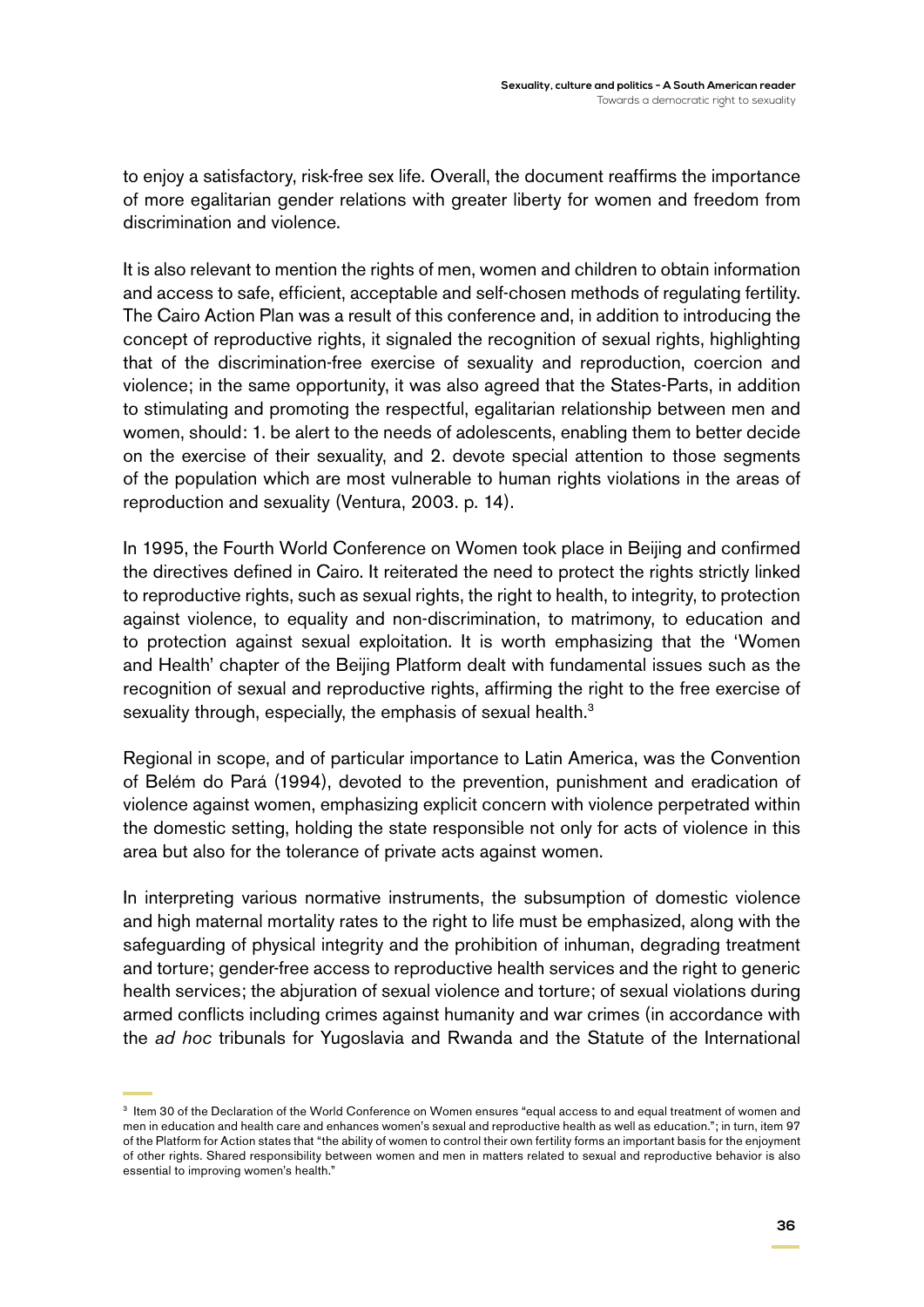Penal Court); obstacles to the control of fertility as violations of reproductive autonomy, as well as involuntary sterilization and the imposition of contraceptive methods; and medical indictment of abortion as a violation of intimacy, a right which also includes decision-making with regard to one's own body and reproduction.

Within the context of these international instruments, the right to equality and nondiscrimination has been extensively developed. Beyond its relations to many of the abovementioned rights (and given women's situation of disadvantage), current interpretation of its commandment of equal conditions for the exercise of various rights and the overcoming of discriminatory barriers points to the prevention and repression of discriminatory behaviors, to the adoption of positive measures, protection from sexual harassment, pregnancy or the possibility of pregnancy and equal access to an educational system committed to reproductive health education.

Another important feature developed within the context of international human rights law concerns matrimony and the founding of a family. It implies the right to both matrimony and its dissolution according to an age and ability of consent.

Considering the purpose of this article, it should be underlined that 1. Sexuality was approached in the international instruments from the standpoint of a legitimate and necessary concern with the situation of women; 2. From the standpoint of reproductive rights, this concern engendered the concept of sexual rights; 3. Nonetheless, such a perspective must be broadened for the development of a law of sexuality (Miller, 2000). All this without forgetting that, even at the Beijing Conference, in which the idea of sexual rights began to emerge more clearly, it was still very closely linked to that of sexual health.

In light of the phenomenon of disassociation between sexuality and reproduction, it is therefore necessary to undertake in the legal field the movement verified in the Social Sciences, bestowing legitimacy and bringing consistency to a legal knowledge about sexuality, a fundamental sphere of life in the context of contemporary Western society (Heilborn & Brandão, 1999. p. 7).

#### **1.2. From reproductive and sexual rights to the right to sexuality**

In the legal approach to sexuality, its contents are generally articulated as a result of demands involving specific situations representative of the struggles and claims of feminist movements, from the social realities of sexist discrimination and violence to matters related to reproductive health, particularly insofar as they concern access to contraceptive techniques and abortion.

This dynamic(s) engenders an understanding of the theme of sexual rights and reproductive rights according to a perspective centered on the situation of violation of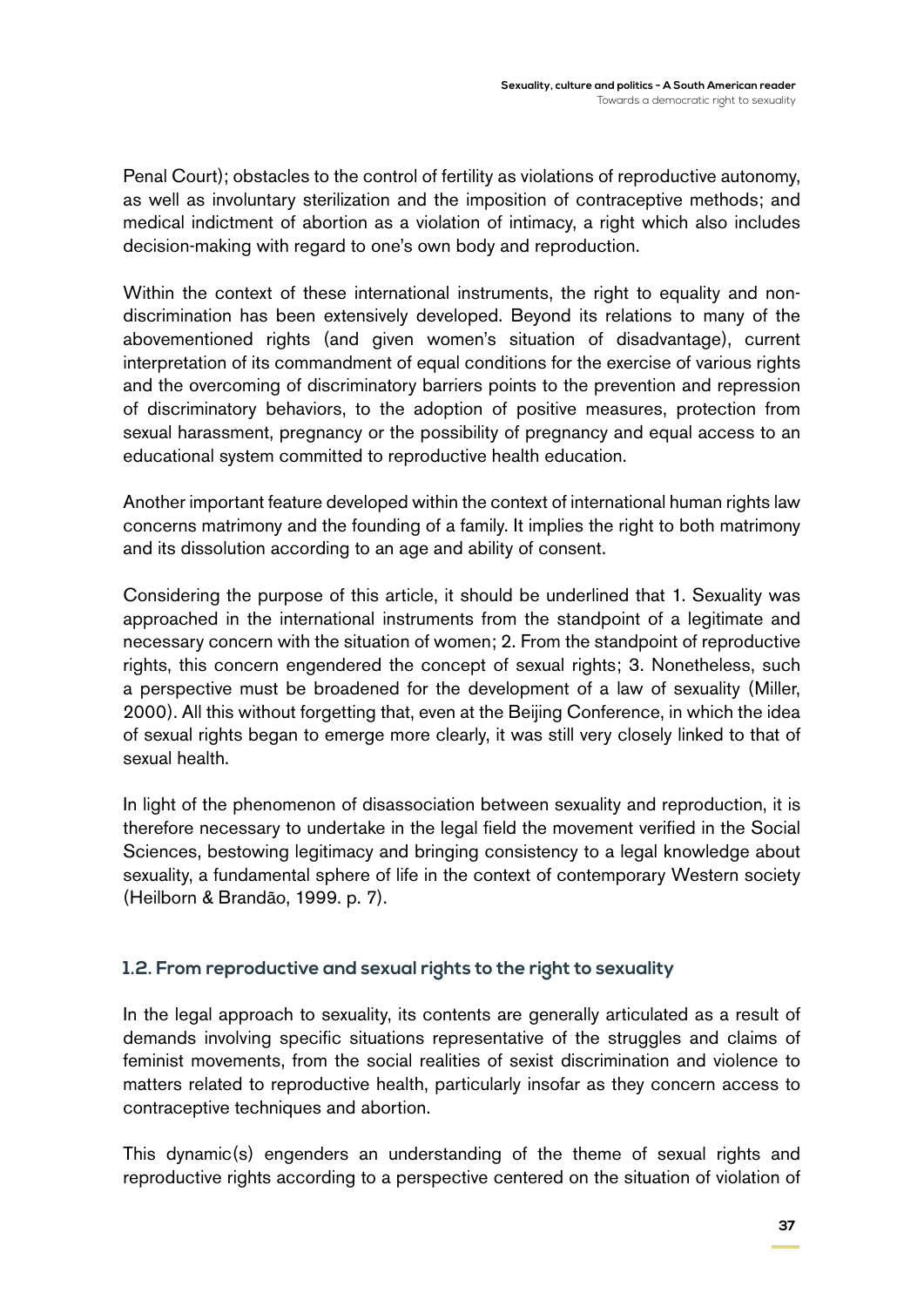rights experienced by women, visualized both as victims of discrimination or violence and as human beings directly and specifically involved with reproduction.

Without ever underestimating such realities, an advanced understanding of sexual rights and of reproductive rights within the larger framework of human rights implies a broadening of perspective. This is because sexual rights and reproductive rights are legal categories inclined to problematizing social phenomena and relationships established not only by women but also by men. Such rights are pre-eminently necessary in discussions of sexual expression, understood here in its broadest form and encompassing homosexual, heterosexual, bisexual, transsexual orientations and transvestitism. Debate regarding the various technical modalities of assisted sexual reproduction cannot be denied them.

In effect, all of the situations which are only listed here concern the pretension of legislation to conform a series of social relationships in which aspects related to sexuality present themselves directly and decisively. To this end, it is necessary to attribute a broader spectrum to the concept of sexual rights and reproductive rights, one that is able to respond to so many distinctly different demands.

Therefore, to append an understanding of these rights exclusively to the abovementioned realities by linking them particularly to certain aspects of the feminine condition would produce lacunae among the diversity of the issues involved. Furthermore, it might incur the risk of reducing the functionality of these legal categories inasmuch as they concern women's interests, rendering them undesirably and unnecessarily weak.

It must not be forgotten that human rights, particularly when widely and extensively recognized in constitutional terms, in a fundamental legal text open to new historical realities, are inclined to protect the greatest possible range of situations. In this aspect, for example, the Brazilian constitution of 1988 sanctions such versatility, beyond a doubt, whether because of the number of express constitutional norms that define individual and collective rights and guarantees, or because of the explicit clause that renders new human rights possible, according to which "The rights and guarantees expressed in this Constitution do not exclude others resulting from the regime and *principles adopted by it*, or from international treaties to which the Federative Republic of Brazil belongs" (article 5, paragraph 2), 'emphasis by the author'. The constitutional enumeration of rights in articles 5, 6 and 7 should be added to this explicit clause of constitutional opening up to the recognition of other human rights, as well as the forecasting of another series of individual and collective human rights throughout the text, such as those related to social security and the family community (articles 194 and 226, respectively).

Constitutional mechanisms of this type provide solid foundations and fertile ground for the recognition of sexual rights and reproductive rights, from the perspective defended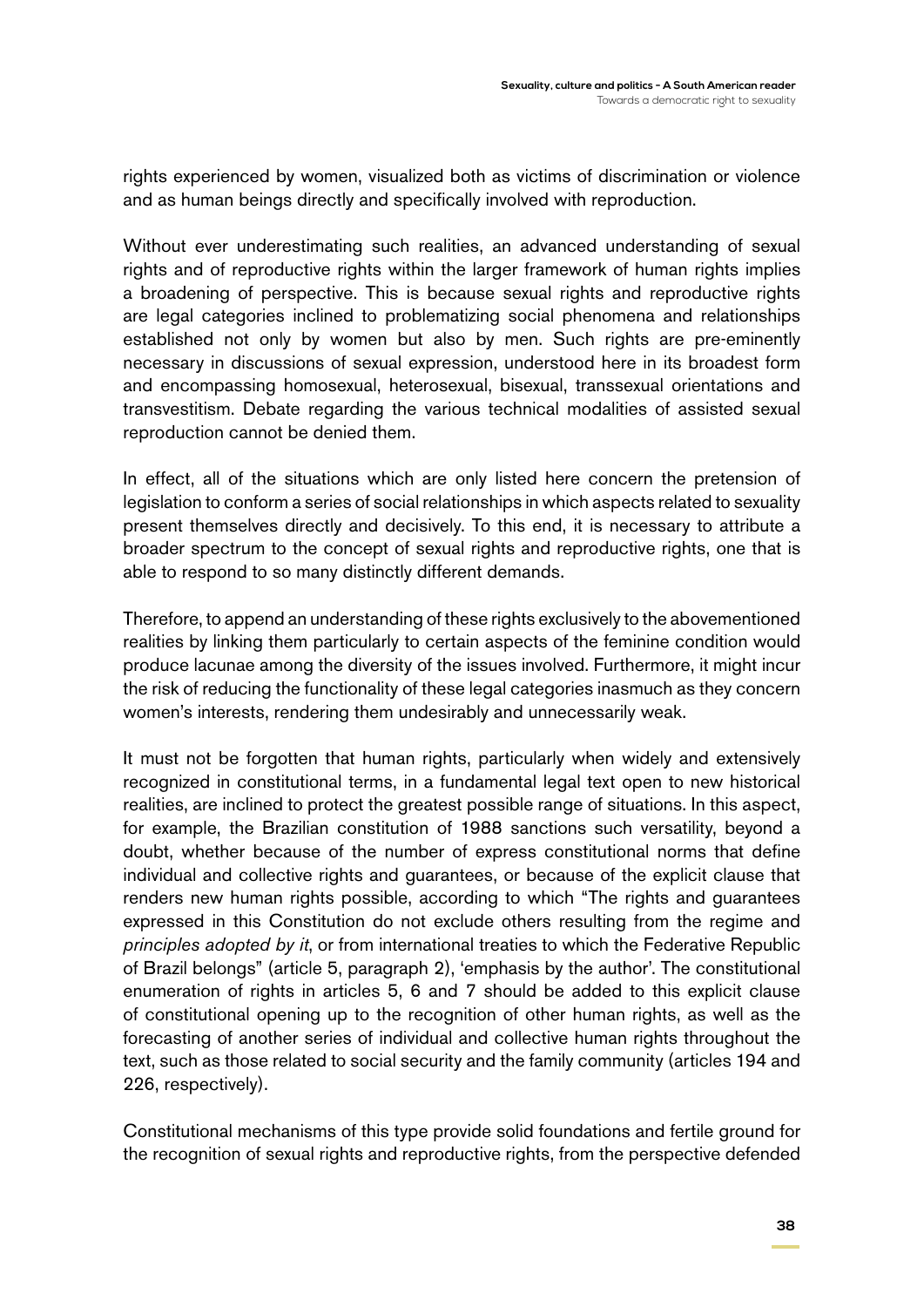here. Nonetheless, in order that they become concrete and effective, these (national and international) fundamental mechanisms must be studied and systematized, for they demand academic theoretical reflection and commitment by legal professionals.

In this context, the idea of a "democratic right to sexuality" will be increasingly established with regard to the term "sexual rights". A legal approach to sexuality, rooted in principles of equality, freedom and respect for dignity, in fact reveals itself more apt to respond to the theoretical and practical challenges than the orientations, expressions, practices and identities associated to sexuality produced within the context of contemporary democratic societies. It is not a matter of dissolving lists of sexual rights nor of invalidating any effort to enumerate them more concretely; rather, the objective is to widen and deepen an understanding of them by means of references that possess more coherent and systematized principles.

## **Part 2 – Basic elements in developing a right to sexuality**

#### **2.1. Introduction**

Understood as a set of norms (legal principles and rules), legislation is a process of social regulation. Its raw material are social relations, the various contents of which (economic, social, religious, moral, sexual, and so forth) are considered (or not) in the elaboration of the norm, seeking to obtain a given result, guided by certain values. This result might be an action, an omission, the imposition of a penalty or a reward for certain behaviors. The contents to which I refer have the possibility of being the most diverse in every legalized social relationship: at times, the norm might consider a certain personal condition as a condition for recognition of a benefit (to be a citizen of a given country in order to have access to a public benefit) or of a damage or injury (to have been criminally condemned for the privation of a given right); at other times, it contemplates only certain behaviors, in an attempt to abstract from the agent's personal condition.

Thus structured, legislation is alert to certain spheres of life, generating various branches whose academic construction, ratification and sanction depend upon countless factors related to the historical moments in which each of these branches develops. Thus, the bourgeois revolutions of continental Europe built a legal system which was centered on the Civil Code, conceived as a true "constitution of private life", alert to the regulation of property and inheritance, business and commerce, and the family. The paradigm of the subject of this law was clearly white, male, European, Christian and heterosexual. The dissemination of this paradigm also extends to public law, making it easy to understand why constitutional proclamations of a subject of an abstract universal law operate to the exclusion of women and other social groups.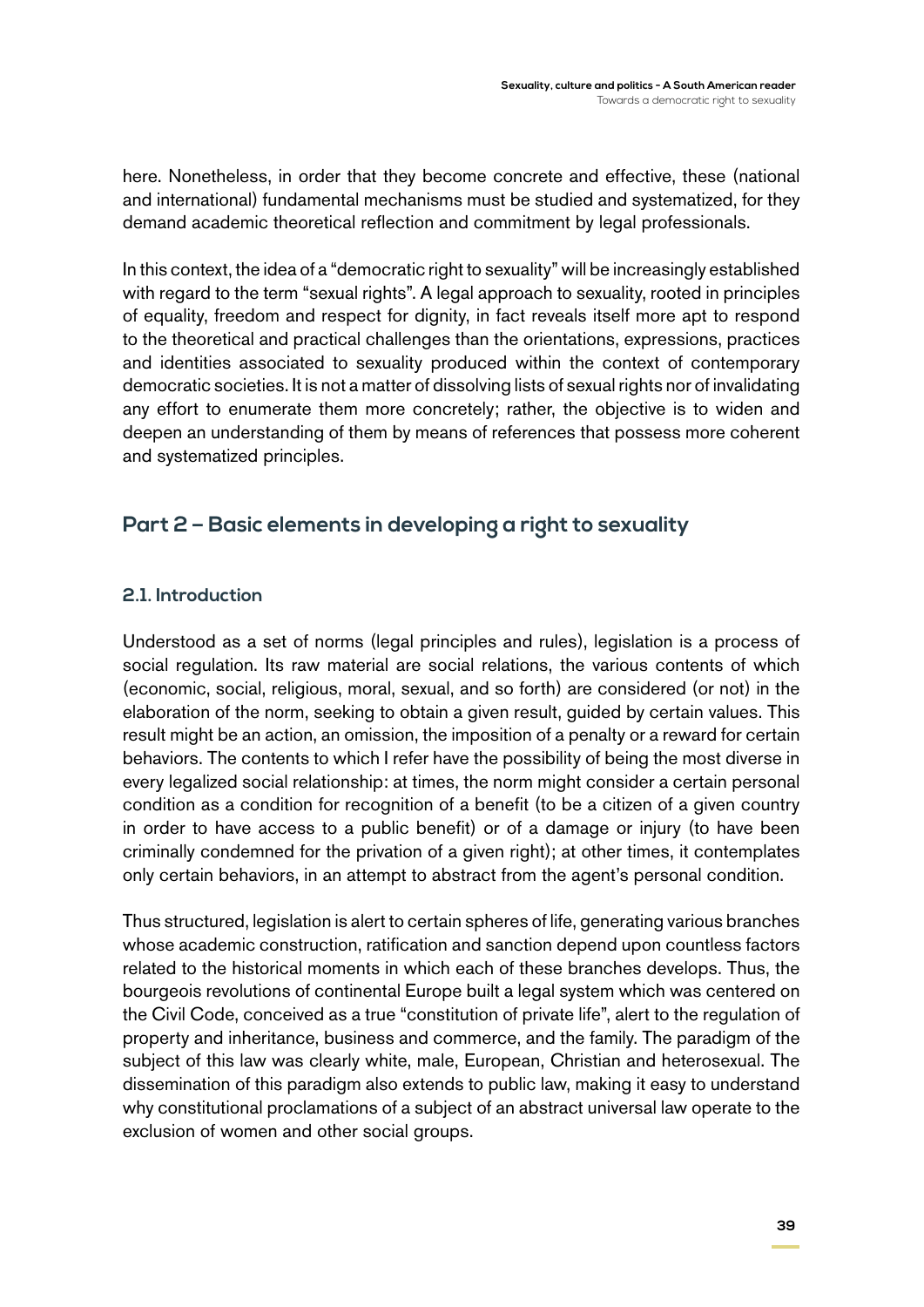I mention all these elements in order that a right to sexuality may be conceived according to the development of sexual and reproductive rights the histories of which I have outlined above. In countless international documents, their elaboration is the fruit of the evolution of international public law created after the Second World War. This law—which stems from the necessary declaration of the dignity of all human beings as a reaction to the consequences of totalitarianisms, "scientific" racisms and to the presence of neocolonialisms—had to conceive the specificities and make room for the recognition of ethnic, linguistic and religious minorities, thus arriving at the particular situation of women's vulnerability, as evinced by the various abovementioned encounters, conferences and instruments.

The landmarks of the historical construction of the concepts of reproductive and sexual rights therefore render it necessary to broaden these ideas, thus allowing for the postulation of a right to sexuality, the scope of which reflects the full extent of the contemporary understanding of human rights and fundamental constitutional rights.

#### **2.2. Scope of protection**

In the abovementioned context, the close relationship between the categories of sexual rights and reproductive rights becomes highly comprehensible and positive. Nonetheless, one must move forward. The conceptions of sexual rights—reproductive rights so developed wind up concentrating the legal treatment of sexuality under the personal condition of a given group of human beings (women), gathering norms from distinct branches of legislation in order to protect said group from discrimination, promote its condition, and allow for the widest enjoyment and exercise of fundamental rights and freedoms.

Within this dynamic, other fundamental dados to the development of a right to sexuality are left unattended—when not in a situation of confrontation.

In effect, a right to sexuality should care not only for the protection of a sexually subaltern group in function of gender and sex. Other identities demand this safeguard, such as gays, lesbians and the transgendered. Beyond this: the right to sexuality cannot be limited to the protection of identity, no matter of what group. Legal protection of sexual preference and conduct, not necessarily linked to identities, points to this, as evinced by sadomasochism and other forms of "unconventional" eroticism (Taylor, 1997. p. 106).

In this sense, the proposition according to which a right to sexuality should not be determined solely in accordance with pre-defined sexual identities and practices, avoiding heteronymous labels and impositions, eventually reinforces the logic that engenders machismo or heterosexism in current law (Calhoun, 1993). Not to mention the role of the legal system in the construction of such identities, generally in the sense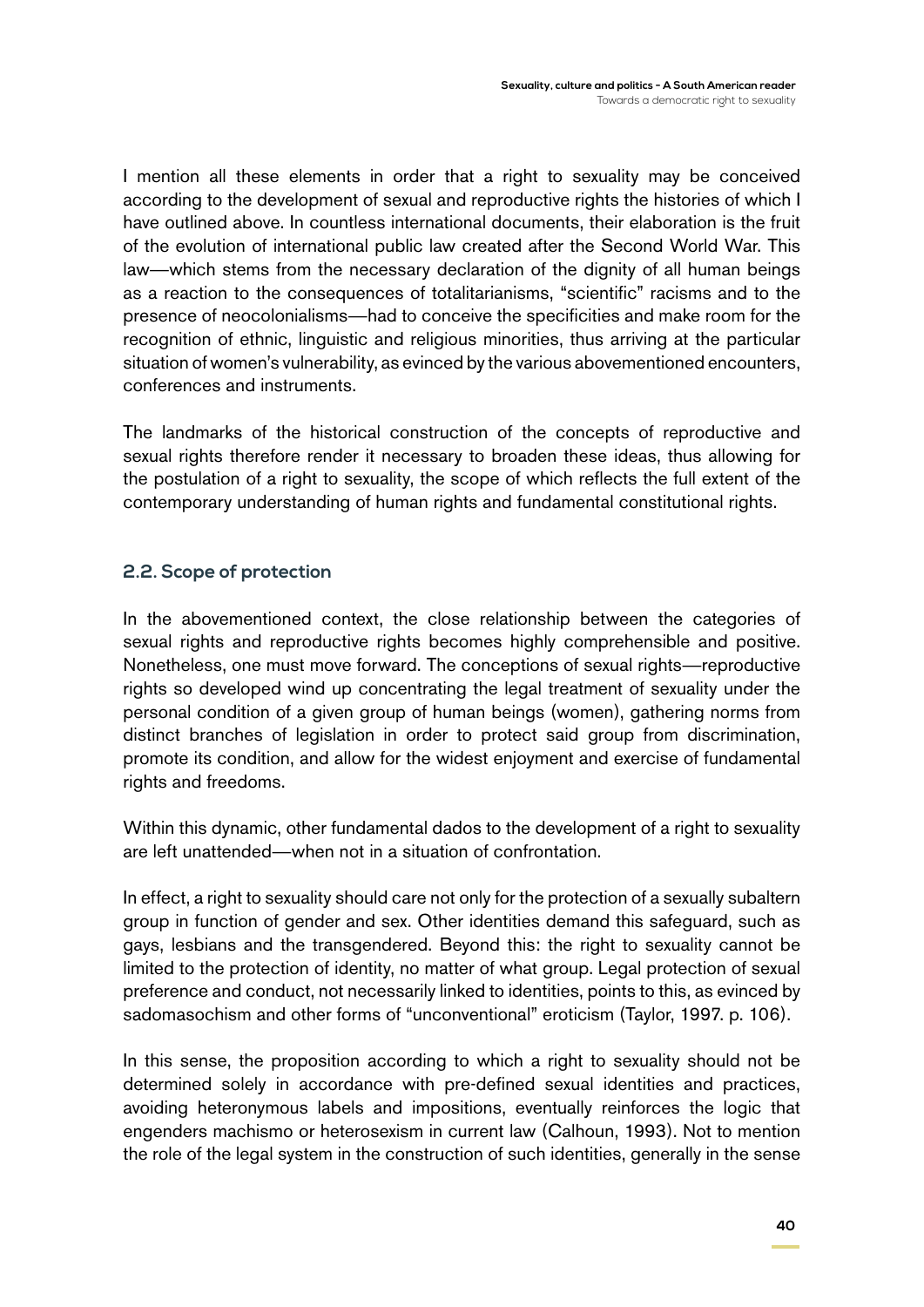of marginalization stemming from the imposition of a given view of this or that group. It is therefore a matter of elaborating a right to sexuality which will attempt to avoid these dangers, one that is informed, as we shall see, by principles of freedom and equality. Its application to each concrete case should promote a reckoning between the identities and practices in question and these principles.

Nor can a right to sexuality fail to consider social activities which are economically related to the exercise of sexuality, as is the case with sex workers. As we shall see in the discussion of prostitution below, it is one of the most sensitive themes in elaborating a democratic right to sexuality.

Thus conceived, a right to sexuality can draw legal attention and promote freedom and diversity without fixing itself on merely tolerated identities or conducts, or limiting itself to situations of female social vulnerability and their sexual manifestations. It is necessary to invoke principles which, by protecting the interests of the greatest possible scope of freedom and equal dignity, will create a space free of labels or disregard for matters related to homosexuality, bisexuality, transgender, and sex workers.

When we speak of the legal regulation of a certain sphere of life, such as sexuality, we must ascertain the extension we wish to achieve (in other words, the object of regulation). In short, the right to sexuality should extend to a wide variety of identities, behaviors, preferences and orientations related to whatever has been established, at various historical moments, as sexual (Weeks, 1986. p. 25). Within a perspective aligned with social constructivism, we must never forget that sexuality is impregnated by cultural conventions that model [our very] physical sensations (Parker, 1994).

Finally, in developing the right to sexuality, one must also emphasize the diversity of perspectives as an essential element to such an elaboration. As in the right to antidiscrimination, where the intersectional quality of discrimination (Grillo, 1995) is not reduced to a mere sum of discriminatory situations (black women suffer a type of discrimination that is qualitatively different from sexism against white women, or racism against black men, irreducible to a "sum of prejudices"), a democratic right to sexuality should go beyond the catalogue of sexual identities and practices. In fact, these do not exist as abstract entities, race-less, class-less, color-less, with no regard to ethnicity, age and so forth… How can a right to sexuality be structured along these terms?

#### **2.3. Basic principles: freedom, equality and dignity**

Once the scope of protection to the right to sexuality has been established, we must make clear its fundamental principles: freedom and equality, basic principles of the declarations of human rights and of classic constitutionalism, whose affirmation implies recognizing the dignity of every human being to find his own way freely, deserving of equal respect in the sphere of his sexuality.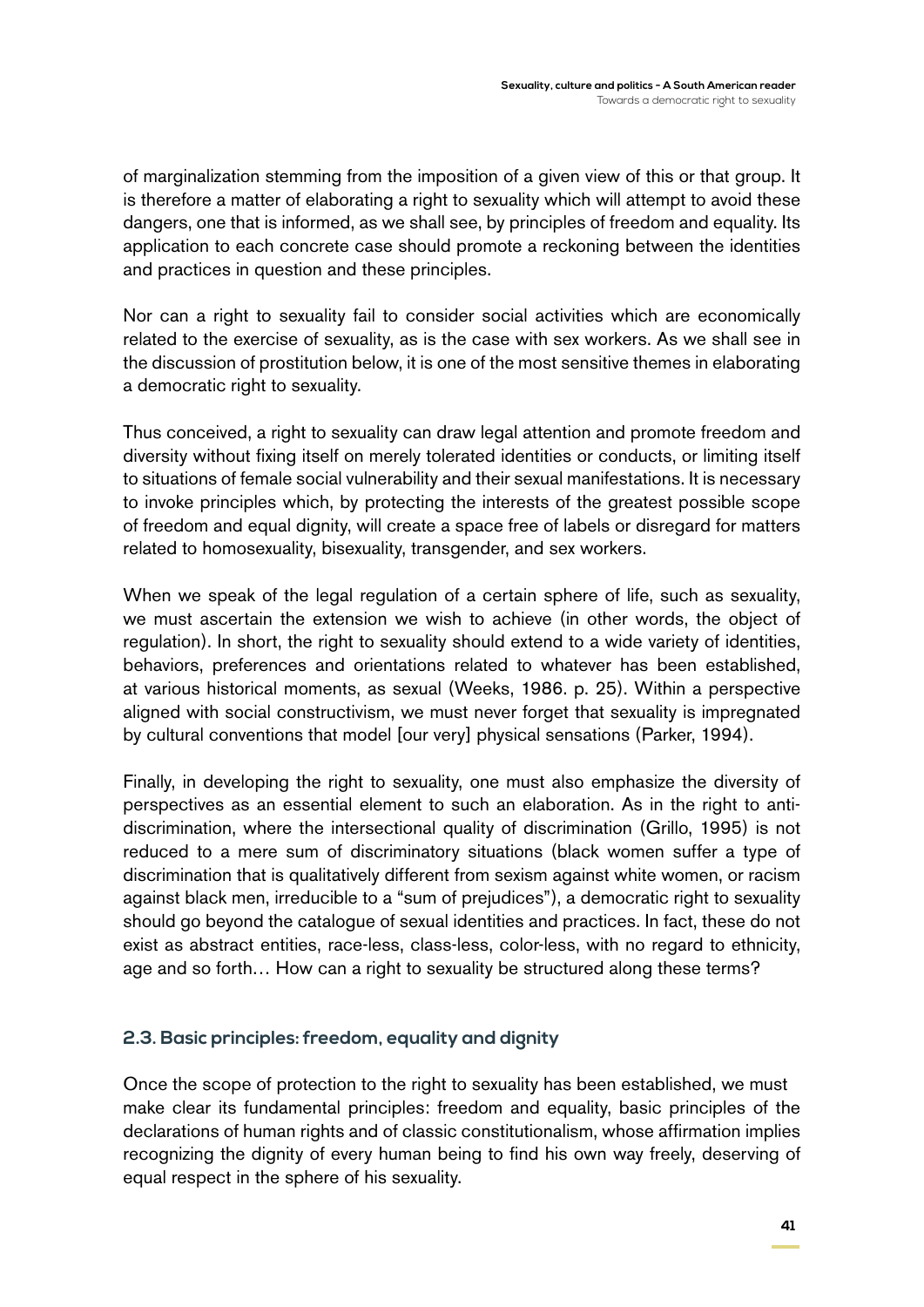Consequently, the democratic right to sexuality breaks on principle with the subaltern treatment reserved for women, homosexuals, seropositives, children and adolescents, traditionally perceived more as objects for regulation than as subjects of rights (Collier, 1995). In adopting such a perspective and dedicating itself extraordinarily to situations of vulnerability, it is also incompatible with victimization, which is nourished by inferiority and set in motion by the theatricalization of unhappiness (Rosanvallon, 1998, p.64). Unlike victimization, situations of vulnerability take on a position of equality and dignity, contextualizing them in the settings of injustice, discrimination, oppression, exploitation and violence which overrun countless entities and subaltern sexual practices or other conditions associated to them, such as HIV-AIDS seropositivity (Parker, 2000. p.. 103; Diniz, 2001. p. 27).

Corollary to this stance is the establishment of the democratic principle in the sphere of sexuality which, in the area of sexual rights, just as in that of reproductive rights, points to the guaranteed participation of beneficiaries and recipients of public policies to be developed, a participation which encompasses the identification of problems, the election of priorities, decision-making, planning, adoption and evaluation of strategies.

From this perspective, freedom and equality are protections and guarantees to dignity juxtaposed as arguments of "pure freedom", "discriminatory interference to freedom" and "pure equality" (Wintemute, 1995.. p. 185; Tribe & Dorf, 1990.. p. 1094). I shall give the example of homosexuality: the free development of personality and sexual privacy, as "pure freedom"; the prohibition of public manifestations of affection, restricted only to certain groups, as "discriminatory interference to freedom"; restriction of certain public or private jobs, as "pure equality".

In this context, freedom and equality are multiplied in countless rights, more concrete manifestations of their contents in the sphere of sexuality which effectively aggregates sufficient legal content to these rights in order that they may confront a series of situations involving individual and social relationships in which sexuality and human reproduction are significantly inserted.

An aptitude of this sort is contingent upon legal understanding, particularly that which is disseminated among its professionals—relative to the legal consequences of many classical human rights—and to the level of information regarding the legal currency and efficiency of international instruments of human rights as incorporated to national rights. A good example of the need for this understanding may be seen in current international human rights law, applicable also to the realities of sexuality and reproduction, as exemplified by the right to equality as expressed by the protection of differences in various subjects of the law, seen in the specific circumstances and particularities and requiring specific and differentiated answers and protections which sanction the principle of diversity.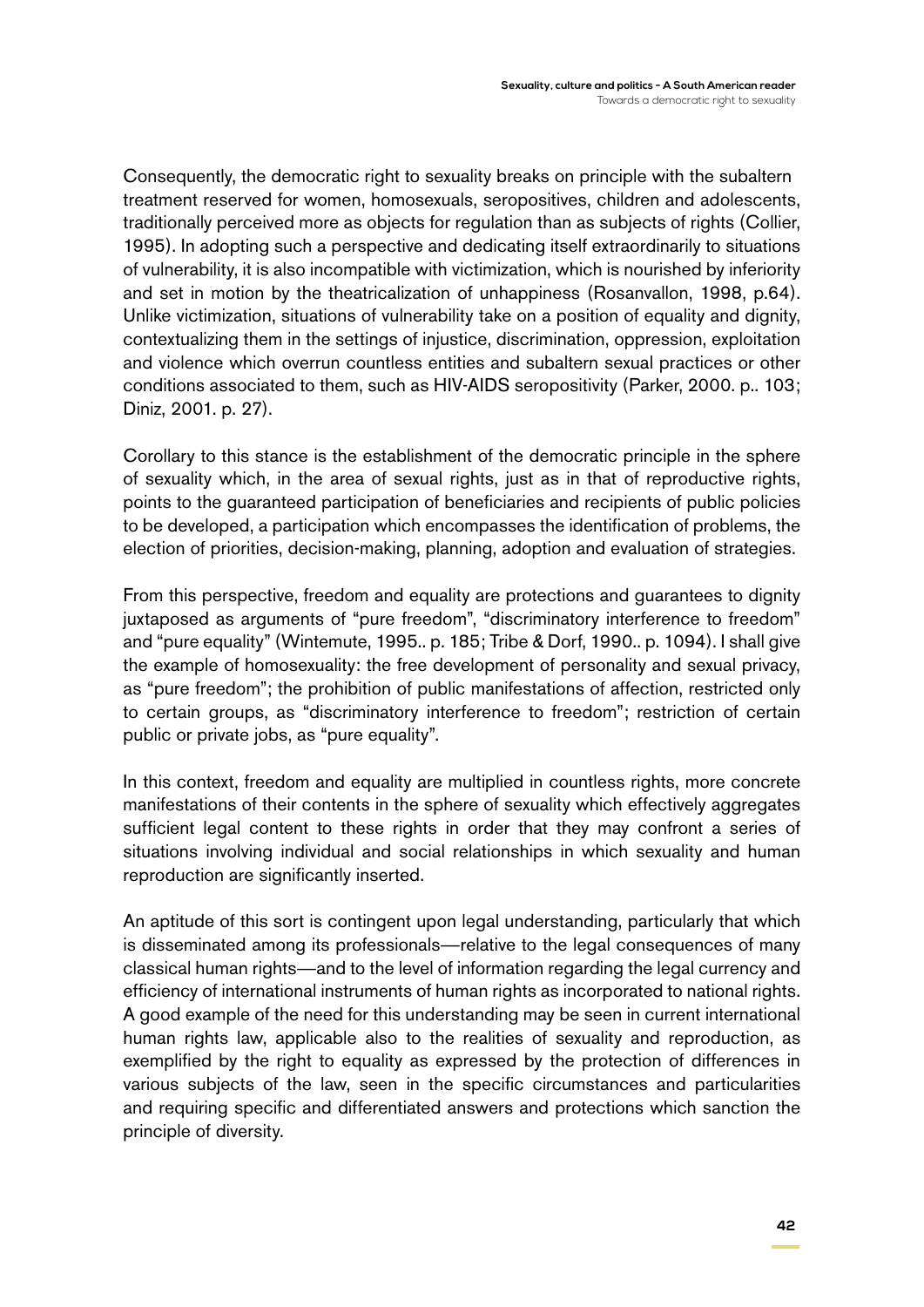#### **2.3.1. Freedom and equality as defenses in the right to sexuality**

First generation human rights, recognized since the dawn of liberal constitutionalism (identified as negative rights, defenses against abusive intrusions) have recorded individual liberties whose contemporary dimension reaches various spheres that make up sexuality. Legal content pertinent to classical liberties such as the right to privacy or the right to freedom of movement may be efficiently concretized in the face of phenomena such as prostitution or the exercise of reproductive autonomy.

All legal understanding founded on constitutional doctrine and jurisprudence, pertinent to the formal and material dimensions of the principle of equality, in turn provides solid legal directives to sex-based or sexual orientation-based discrimination.

Various issues related to the regulation of trans-sexuality find their fundamental directives in a combination of the right to the free development of personality and the right to equality, the latter conceived as a right to difference. Not to mention an updated interpretation of the general theory of personal rights, initially developed in the civil field of our legal tradition.

It is, therefore, a matter of recognizing and developing the legal content of the basic principles of human rights and the various classical constitutional rights, a task which is likely to constitute diversified and renewed forms of coexistence; in them, the claim to autonomy and freedom within the spheres of sexuality and reproduction may become concrete, for they illustrate legal decisions that deal with the prohibition of discrimination for reasons of sex and sexual orientation, just as recommendations issuing from the Public Ministry in reproductive health programs.

The right to sexual freedom; the right to sexual autonomy; to sexual integrity and to the safety of the sexual body; the right to sexual privacy; the right to sexual pleasure; the right to sexual expression; the right to sexual association; the right to free, responsible reproductive choices; the right to discrimination-free sexual information—these are some of the most important consequences of the fundamental principles of equality and freedom which govern the right to sexuality. In turn, freedom, privacy, autonomy and safety are fundamental principles directly associated to the right to life and the right not to suffer sexual exploitation.

#### **2.3.2. Freedom and equality as positive means for promoting a right to sexuality**

In the wake of the contemporary debate on the dimensions of human rights, a right to sexuality advances towards a consideration of social and economic rights, regarded as the second generation of human rights and qualified by constitutional doctrine as positive rights, providential rights dedicated to the achievement of *de facto* freedom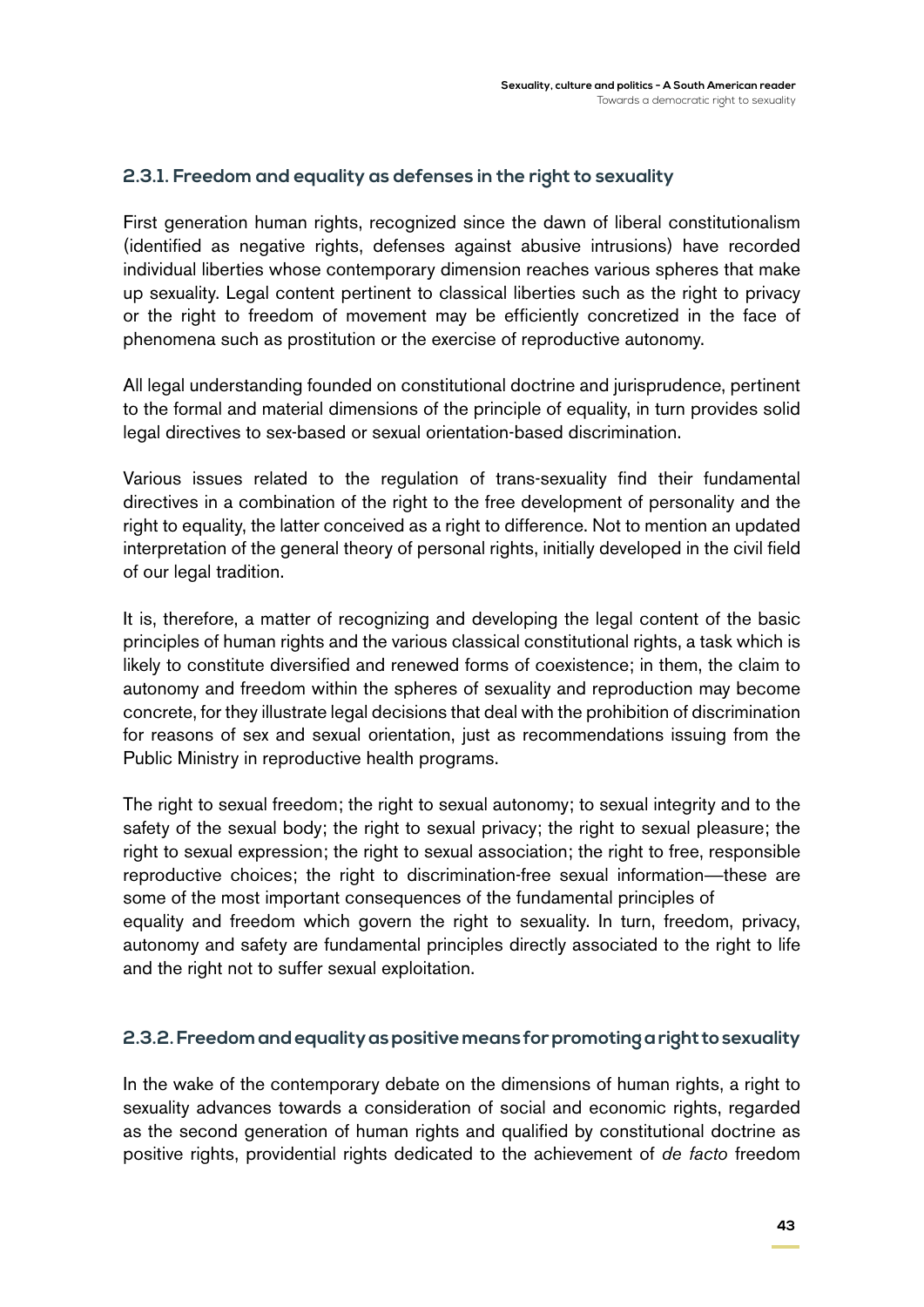and equality. Protection against arbitrary dismissal from employment, the right to social security, to an integral, non-discriminatory access to health systems, to a public or private system of pensions and retirement benefits—all these are examples of the positive concretization of fundamental principles developed by Brazilian law.

In consonance with this, a wide spectrum of services has been enlisted to be included among the international instruments for the protection to human rights, including (1.) access to information and sexual and reproductive education; (2.) safe and accessible sexual health and reproductive health for the entire population which include access to scientific progress through available treatments and medication that guarantee fertility control to both men and women; (3.) social and legal support services for the exercise of these rights; (4.) security measures and policies to repress and eliminate all types of violence; (5.) policies to promote and guarantee equality and equity between the sexes, discouraging submissiveness in women and girls, and eliminating all and any sexual discrimination; (6.) policies to promote and establish the personal and social responsibility of men with regard to their sexual behavior and fertility, for the well-being of their spouses and daughters (Ventura, 2003. p. 51).

In fact, providential rights such as the right to health, social security and welfare, include a series of situations that are pertinent to the exercise of sexuality and reproduction. In their implementation through public policies, the qualification from the perspective of human rights supplies bases to avoid the prevalence of medicalization or the influx of religious discourse.

On this point, it is worth recording the way in which Brazilian law has developed legal protection against the discrimination of sexual orientation based, precisely, on economic and social rights. Contrary to what might be expected, in situations in which negative freedoms are more easily (or less difficultly) recognized as "deviant sexualities" (an example of which is the jurisprudence of the European Court of Human Rights and the Rights Committee of the United Nations, which initially states the prohibition of discrimination against sexual orientation in cases that discuss the criminalization of sodomy), Brazilian law has evolved from cases in which discrimination against sexual orientation implied denial of the right to health treatment and social security benefits. Taking the jurisprudence of 1996 as a starting point (which ruled in favor of the inclusion of same-sex companions in a federal health plan) federal and state courts have increasingly acceded to demands sanctioning discrimination against sexual orientation (in fact, a few months ago, the President of the Supreme Federal Tribunal himself, in an initial ruling, upheld a restraining order obligating public Social Security not to discriminate against homosexuals in its regime of benefits).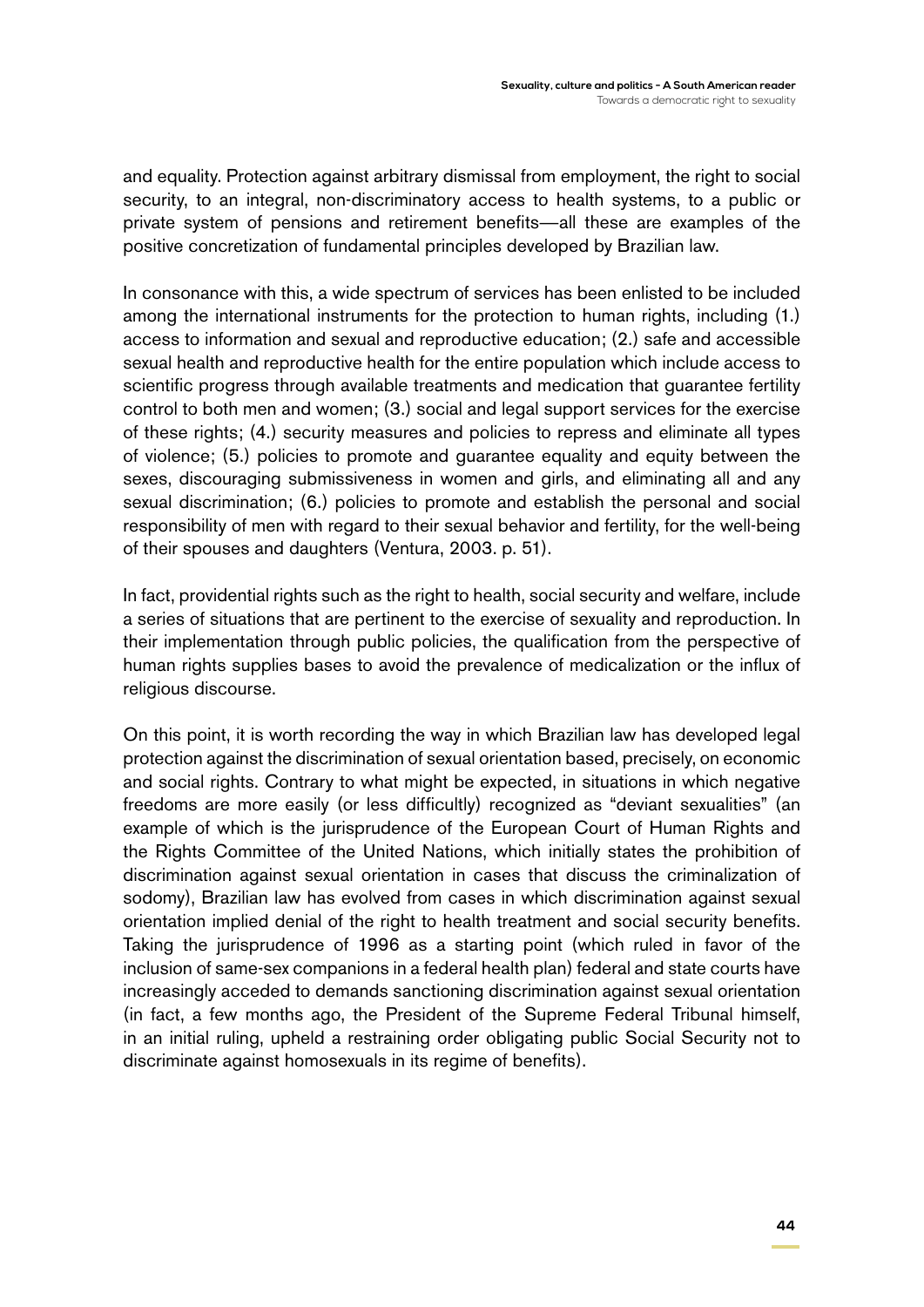#### **2.3.3. Responsibility in the free exercise of sexuality**

The exercise of the right to freedom and equality by various subjects in the most diverse situations, manifestations and expressions of sexuality, of equal dignity, begs consideration of the idea of responsibility. As stated in international conventions on reproductive and sexual rights, responsibility means the fundamental duty of care, respect and consideration for the rights of others (whether these others are individuals or the community), in the free exercise and equal conditions of sexuality. According to this standard, it is not a matter of merely imposing an obligation to repair damages or to prevent them in light of individual and collective legal properties. It is, rather, a matter of an attempt to conform the social relationships experienced to the sphere of sexuality in the freest, most egalitarian and most respectful way possible.

In fact, the exercise of sexuality reaches a foreign legal sphere, given that, in most cases, its experience requires the concourse of third parties. Situations such as sadomasochism and the age of consent for participation in sexual relations, for example, inquire about individual freedom and ability to discern, as well as positions of power and roles played by each one of the participants involved in sexual relations.

Moreover, the exercise of sexuality may have repercussions beyond the individual in the transindividual sphere with which public health is notably concerned. In this case, it is the care to assay the obligations that stem from the responsible exercise of sexuality in the community, the title-holder of diffuse and collective rights. From, for instance, the traditional penal repression towards behaviors the objective of which is the dissemination of venereal diseases to the promotion of media campaigns for the prevention of sexually transmitted diseases, there can be no doubt as to the responsible attitude required by individuals towards the community.

To affirm the place of responsibility at the heart of a democratic right to sexuality does not signify the adoption of a repressive perspective based on moralism or on the exclusion of sexualities stigmatized by majority groups. The responsible exercise of sexuality, informed by legal principles of freedom, equality and dignity, reinforces a positive understanding of sexuality and its manifestations in individual and social life, the reality of which demands consideration of personhood in its simultaneously individual and social dimensions.

Without this perception, the development of a democratic right to sexuality would suffer from an individuocentric vision incompatible with the reciprocity and nature of the fundamental rights that inform it.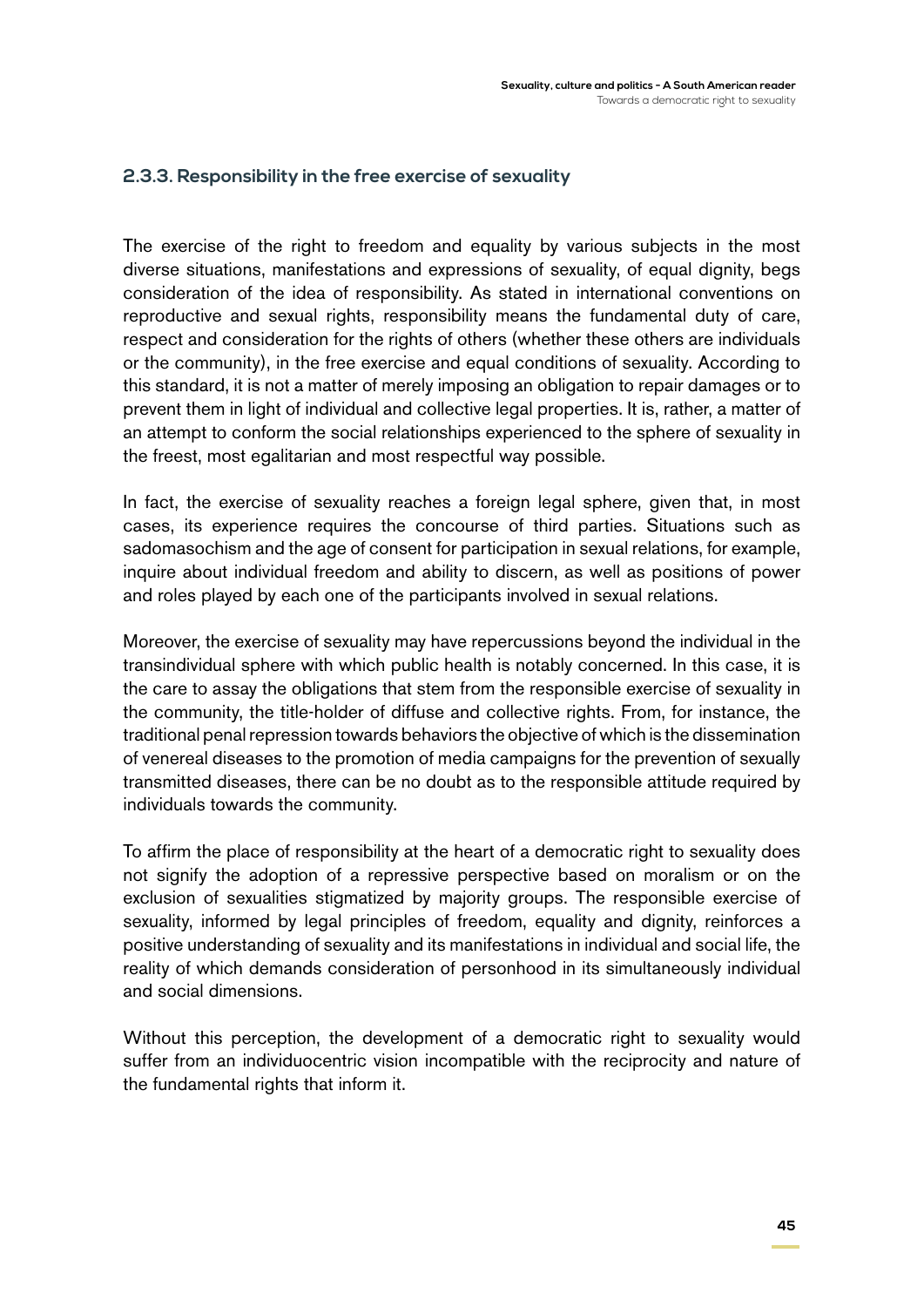#### **2.4. Recognition and distribution in the right to sexuality**

A democratic right to sexuality, rooted in the human rights principles and fundamental constitutional rights, must act simultaneously in the sense of recognizing equal respect to the various manifestations of sexuality and equal access for all, without distinctions, to the necessary bens for social life. In the words of Nancy Fraser, recognition and distribution are fundamental categories for understanding the paradigms of socioeconomic and cultural or symbolic justice (Fraser, 1997), worlds inhabited by various sexual rights.

In the former, injustice is related to the economic structure of society, concerning itself with situations of exploitation (appropriation of someone's work for the benefit of a third party), marginalization (confinement in situations of low pay and the impossibility of improving conditions) and deprivation of materially adequate living conditions circumstances which are related to sexuality in many ways, such as sexism in the work market, domestic violence, reactions to rape, the denial of social security rights for homosexuals, prostitution, access to the health system by the HIV-positive, and so on.

In the latter, injustice concerns social patterns of representation, interpretation and communication, as exemplified by situations of cultural domination (subjecting one's self to another culture's patterns of interpretation and communication, foreign and hostile to the culture of the dominated group), non-recognition (dominant cultural practices that render a given group invisible and irrelevant) and disrespect (to be insulted or belittled on a daily basis by means of stereotypes present in the dominant culture and in everyday interactions).

The appropriate remedies for such types of injustice are a result of this characterization, whose relationship to matters of the right to sexuality is direct; while economic injustice, in claiming the redistribution of material goods, points to egalitarian and universalist schemes, cultural or symbolic injustice demands the recognition of the stigmatized groups in a dynamic that both differentiates and particularizes. The dilemma and complementarity between recognition and distribution arise from this distinction. A dilemma, because, while the first demand tends to produce differentiation and particularism, the second is inclined to weaken them; even as redistributive measures propose universalist, egalitarian schemas, policies of recognition condemn them.

Complementarity, because redistributive remedies generally presuppose an underlying conception of recognition (for example, some proponents of egalitarian socioeconomic redistribution base their claims on the "equal value of people"; thus, they consider economic redistribution to be an expression of recognition), just as remedies of recognition sometimes presuppose an underlying conception of redistribution (for example, some proponents of multicultural recognition base their claims on imperatives of a just distribution of the 'primary goods' of an 'intact cultural structure'; they, therefore, consider cultural recognition as a sort of redistribution. Cf. Fraser, 2003).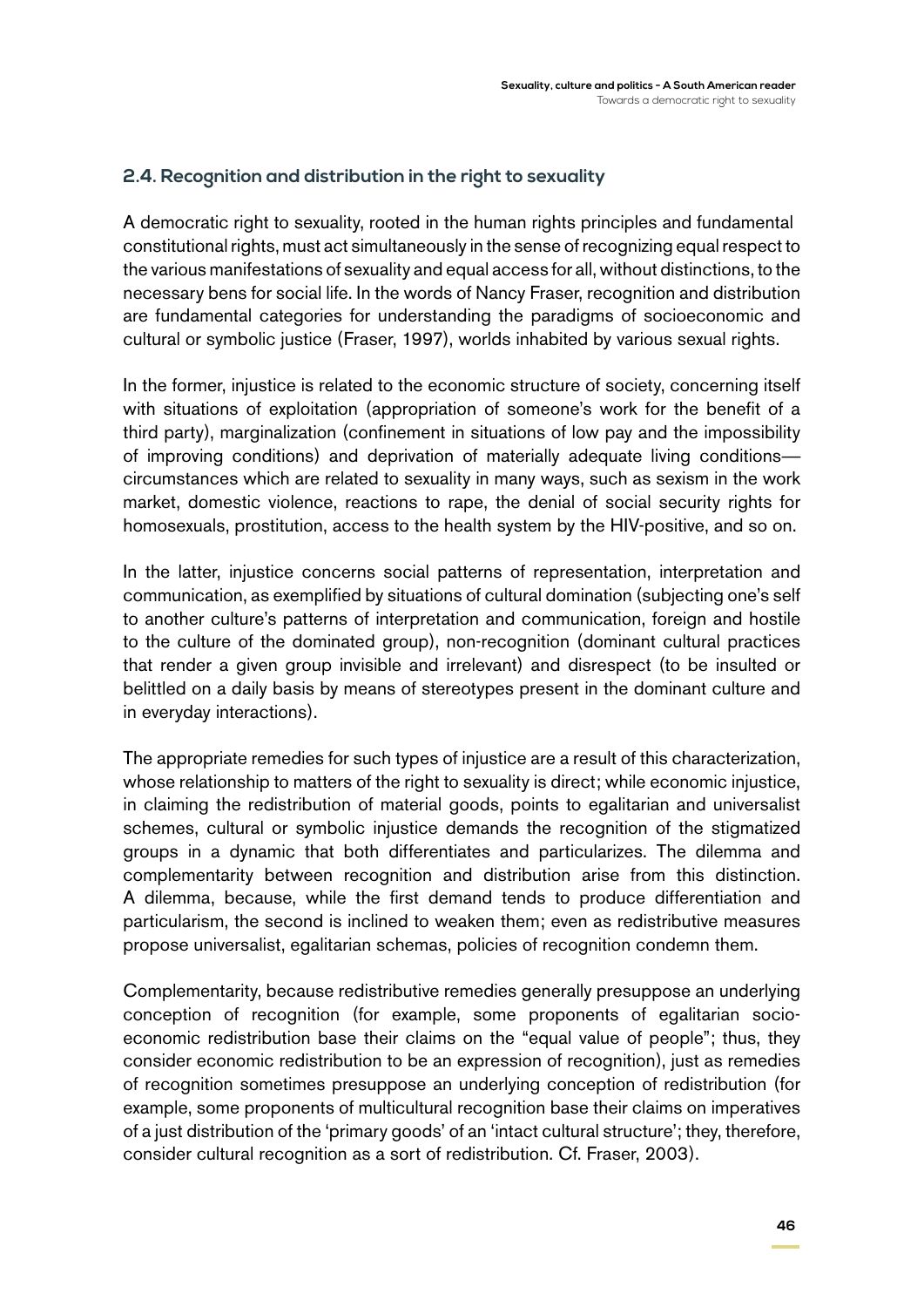This explanatory schema is important to the construction of a right to sexuality, in light of the diversity of situations faced and the need for their systematization. The conjugation between measures of recognition and distribution and the emphasis given to it will depend on each case. Let us look at, for example: for gays and lesbians, the emphasis is on recognition; in sexual education, the need for information and means requires reinforcement in the access to knowledge and contraceptive techniques; in turn, the situation of women would appear to be a fairly well-balanced hypothesis in which recognition and distribution are equivalent to one another. As previously stated, it is not a question of defending exclusive recognition or redistribution, but of perceiving the appropriate dynamic for each situation, without undervaluing any of the necessary dimensions.

#### **2.5. A case study: homosexual unions in the right to sexuality**

The case of the legal recognition of same-sex unions enables us to reflect on these two dimensions and their dynamics.

The need for "gay marriage" is defended by some for distributive reasons which contradict the right to recognition. A first version says that it is simply a matter of regulating something that already exists, which would even be inscribed in biology, in spite of belonging to a minority. Another, more radical version, and perhaps because of this more palatable to common sense, comes from a naturalization of the petit bourgeois heterosexual family model, proceeding to a "heterosexist domestication" of all forms of sexuality that depart from this model. As long as they adapt to the general scheme of such rules, alternative sexualities will be tolerated.

Common to both propositions is their interest in socio-economic distribution (men and women as tax-paying consumers are allowed to express their feelings for one another) and reduced emphasis even in the most intimate sphere of relationships, of everything regarded as "belonging to a minority". Whence the tremendous difficulty of transvestites, the transgendered, sadomasochists, sex workers, sexual freedom and so forth when it is expressed, in an evaluation, that theirs is a minority sexuality, the fruit not of illness or sin, but of some incomplete development which is therefore deserving of compassion and tolerance as long as the individuals involved make an effort to behave well. Both versions, therefore, emphasize distribution but wind up weakening the demand for recognition. By assuming, whether consciously or unconsciously, statistical normality or behavioral-affective normality, in practice such versions imply capitulation to the demand for equal respect, symbolic and cultural.

Bills or legal formulations of family rights founded upon these versions therefore contradict a democratic right to sexuality based on fundamental human rights and constitutional rights.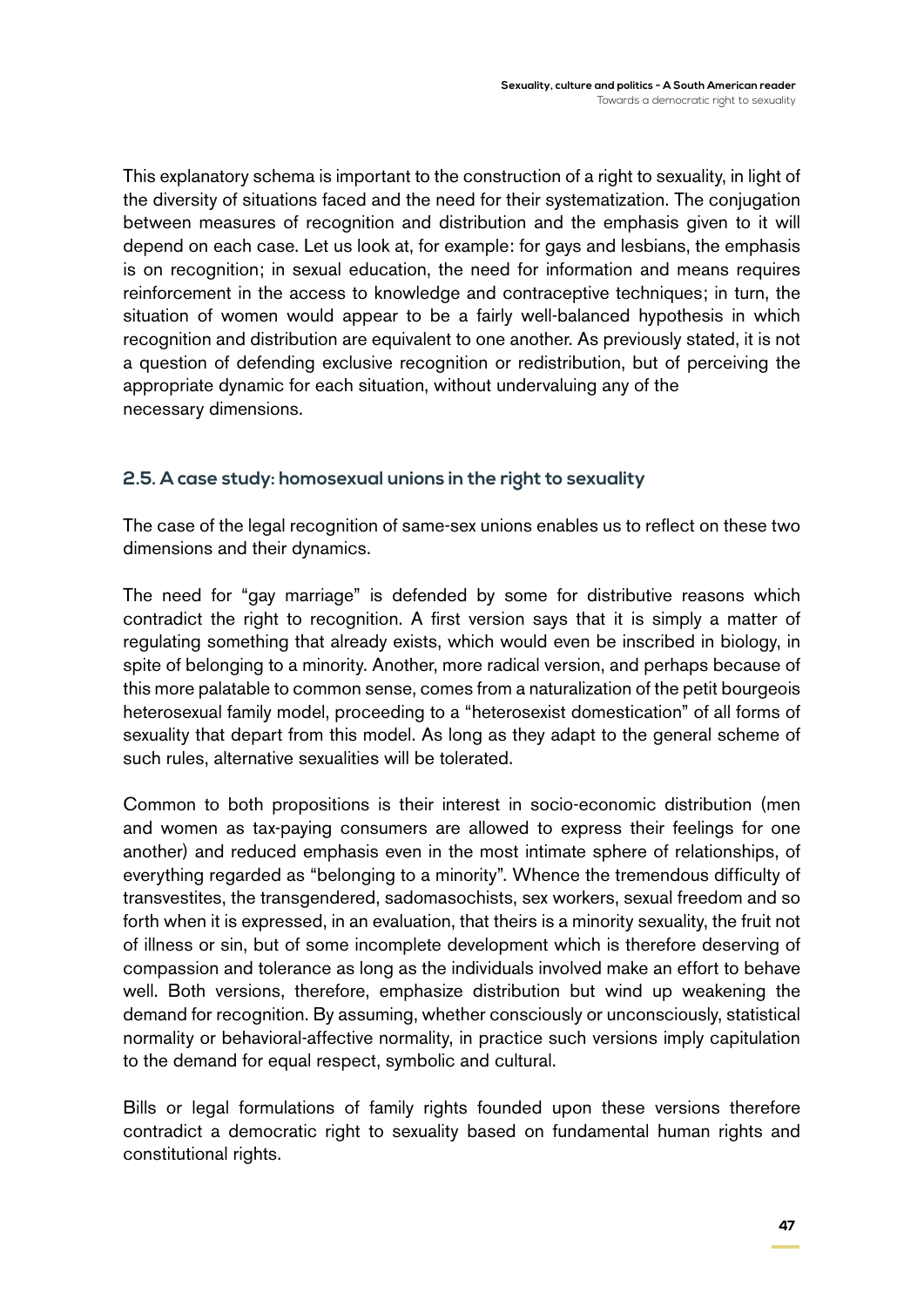On the other hand, there are propositions which render such a tendency compatible or attempt to break with it. In general terms, the legal design of so-called "pacts of solidarity" may be used as an example (the French case and the recent law of Buenos Aires). In effect, it is a matter of legislation which establishes freedom, independent of sexual orientation, so that partners may self-determine the dynamics of their emotional and sexual lives by supplying them with an instrument according to which the value of such a union is legally recognized and respected. In addition to the advantage of assuring the union's protection and recognition by the state, a pact of solidarity thus delineated avoids the stigmatization that grows out of a "rule of exception", as occurs with the original proposals for registered civil partnership, of Brazilian origin, or with the inclusion, in a way, of homosexual unions under the category of "stable unions" in Brazilian law, insofar as this category, no matter how commonplace, is regarded as a sort of "second class marriage", as may easily be inferred in the text of the Brazilian constitution of 1988.

Even when schematically presented in simplified fashion, the debate on homosexual unions allows us to contextualize, from the perspective of the categories of recognition and distribution, the contents and premises present in the right to sexuality—hence the possibility of realizing the relevance of these categories in the development of a democratic right to sexuality, as well as the risk of adopting mistaken alternatives.

#### **2.6. Minorities and special rights in the right to sexuality**

This list of sexual rights may be regarded as a consequence of general rights to privacy, freedom, intimacy, the free development of personality, and equality—foundations upon which legal protection of the sexuality of so-called "minorities" has developed.

This is an important point. When regarded from this perspective, problems considered specific, belonging to the minority, seen as nearly intolerable yet admitted exceptions, lose their pejorative connotation. Thus contextualized, the discussions on gay and lesbian rights are concretizations of fundamental principles and of human rights of everyone (just as gender, racial and religious discrimination), and not tolerated exceptions to minorities.

The debate is vividly present in the controversy between "equal rights x special rights", special rights being all the protective estimates of discrimination, elaborated by common legislation and not expressly predicted in the Constitution. Nonetheless, to the privileged situation of certain groups (white male Christian heterosexuals, for example), reveals the impossibility of sexual neutrality in applying the Constitution to concrete situations, since in social life there are privileged groups and oppressed groups. This fact points to the conservative nature of certain formulations regarding the concept of minorities for, as we have seen in the debate between "equal rights and special rights", they lead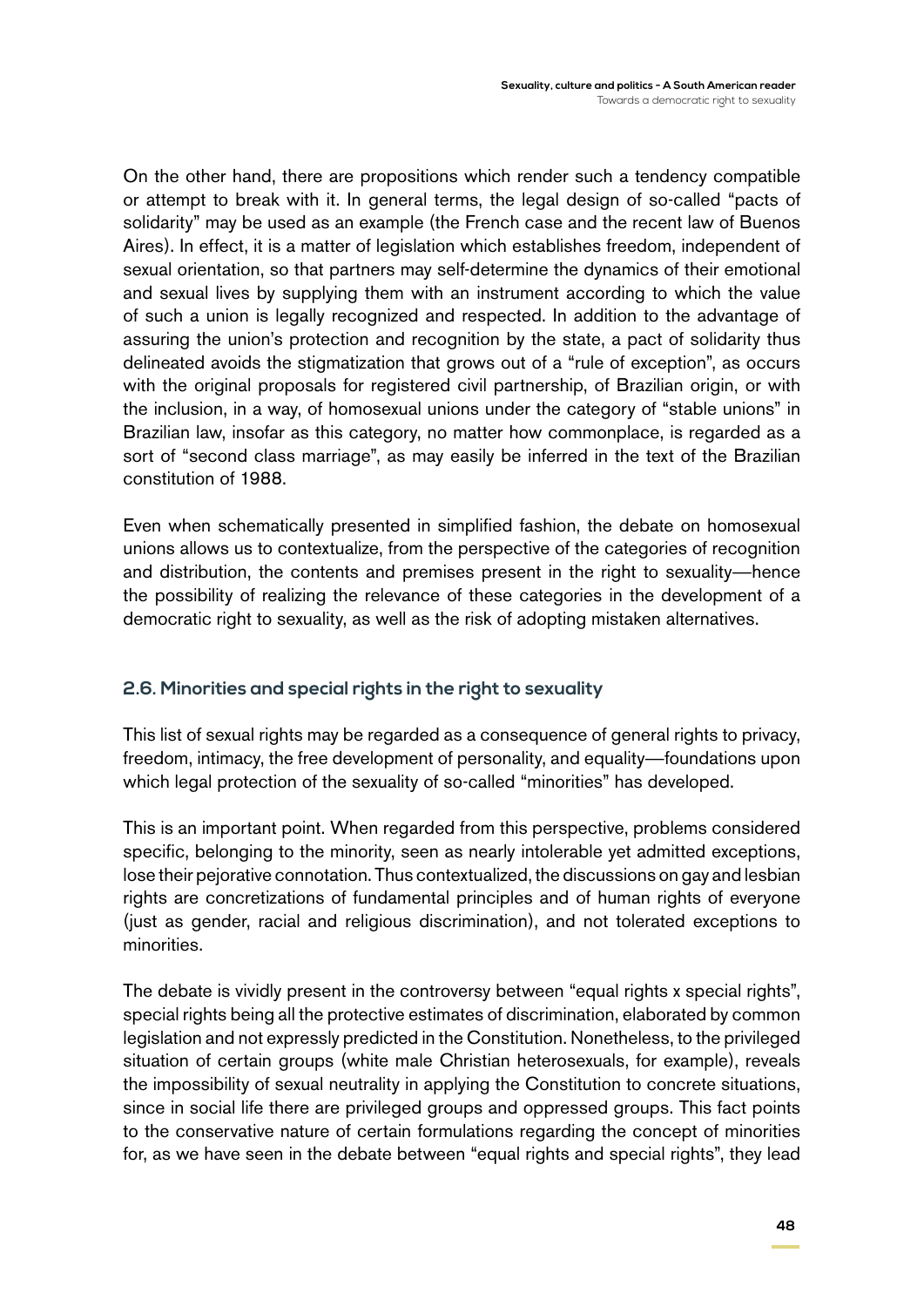to a mistakenly pejorative labeling of certain protective rights against discrimination as "special rights".

In this horizon, the use of the categories "special rights x equal rights", the former undesirable and the latter desired—reveals a manifestation of privilege by certain groups, which confuse the need to concretized the general principle of equality according to the historical circumstances of the given reality (for instance, the existence of machismo and its consequences for women in the workplace)—with its subversion.

### **2.7. The scope of the right to sexuality: the public/private dichotomy**

In closing this section dedicated to exposing the structure of the right to sexuality (encompassing civil and political rights as well as economic and social ones), it is necessary to highlight the spheres within which it acts. This fact is fundamental to the effectiveness of any right to sexuality, insofar as, among the various manifestations of sexuality protected by it, many take place within the private sphere. Nevertheless, one must take care to provide the right to sexuality with a range that is generally avoided by traditional human rights doctrines.

In effect, the more traditional formulations restrict the legal efficiency of human rights and constitutional rights to violations committed by state agents, leaving violations perpetrated by private agents on the margins. In these cases, legal intervention is reserved to norms of penal law or civil law, applied only in extreme cases and conceived with great condescendence to traditional family structures and relations between genders. In the extremely grave case of rape, for example, it may be perceived that an exclusively penal approach, de-contextualized from the paradigm of human rights, tends to be more concerned with the punishment of a dysfunctional act which seriously affects social life, than proper or primarily with the victim's dignity or citizenship (Pimentel, Schrzitzmeyer & Pandjiarjian, 1988. p. 205).

The right to sexuality cannot be thus restricted, under penalty of becoming innocuous before situations in which sexual oppression is commonplace and violent. This is one of the principal contributions that the feminist movement has made to the elaboration of this right and, for the rest, to a more general constitutional debate regarding the efficiency of fundamental rights to private agents. It is necessary to break with impassable frontiers whose boundaries eventually consent to domestic violence, conjugal rape and disrespect to the development of adolescent sexuality by parents and educators.

From the perspective of a democratic right to sexuality, the private sphere, particularly that of the family, cannot be converted into a refuge for machismo or heterosexism, implicating the cultural and economic devaluation of women, children, adolescents or homosexuals. In fact, such inequalities at the heart of the family act decisively and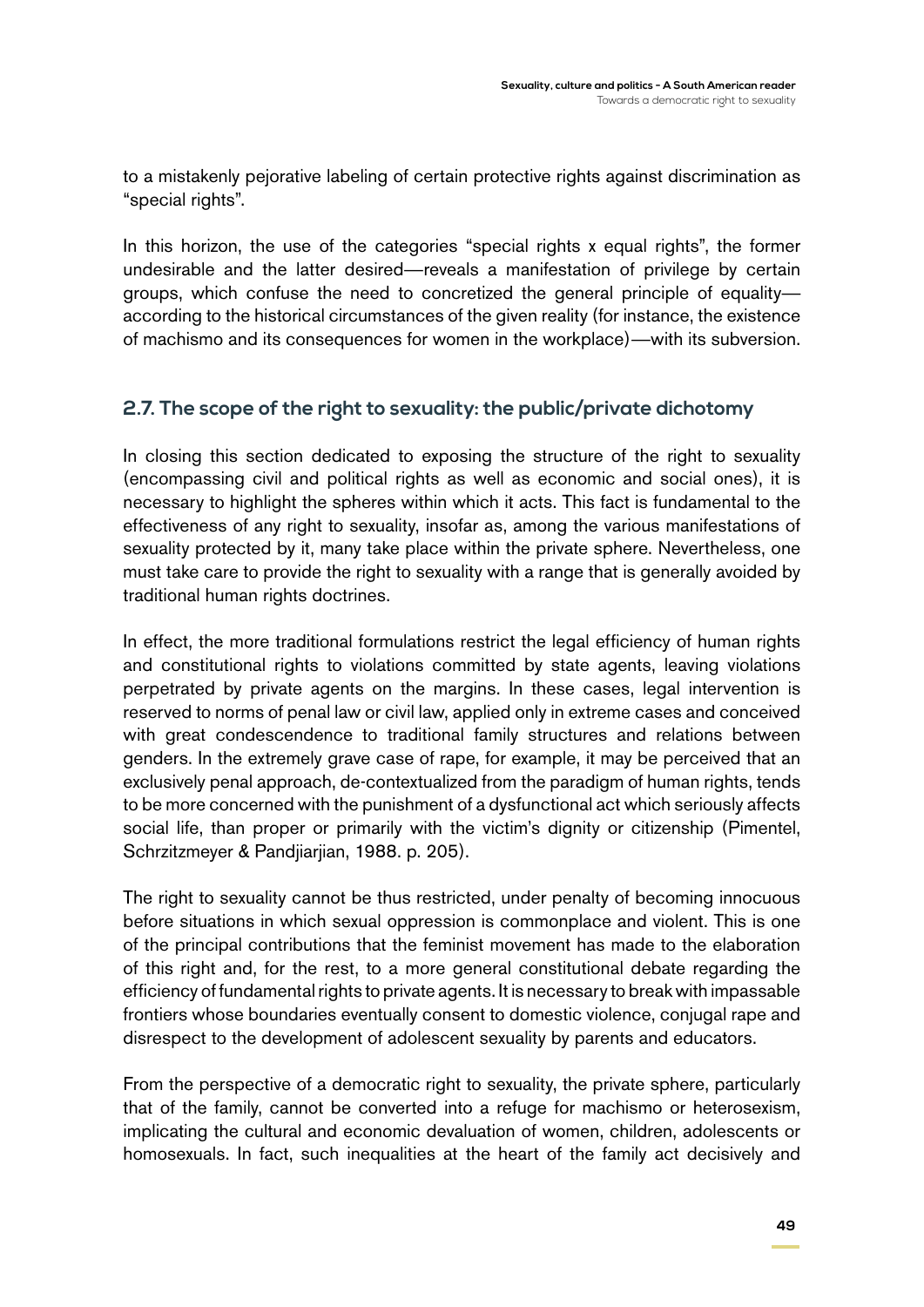continually to restrict autonomy and equal opportunity between the sexes and between parents and children.

In fact, in this sense, it points to the literalness of the international instruments of human rights. In the words of the 5th article of the International Convention for the Elimination of All Forms of Discrimination Against Women the States commit to include modification of "the social and cultural patterns of conduct of men and women, with a view to achieving the elimination of prejudices and customary and all other practices which are based on the idea of the inferiority or the superiority of either of the sexes or on stereotyped roles for men and women".

Therefore, the perspective of fundamental human rights and constitutional rights requires breaking the traditional barrier which proscribes its penetration in the private sphere, allowing approaches that merely condescend or concerned with the functionality of social life to be overcome. This fact leads to a consideration of the functions of recognition and distribution to be performed by a democratic right to sexuality.

## **Part 3 – Objections to a democratic right to sexuality**

## **3.1. Introduction**

The claim to a right to sexuality conceived in democratic terms basically faces three great objections. The first concerns the democratic legitimization of judges and legislators to pass decisions and measures that protect "deviant sexuality" contrary to majority public opinion, in other words, which promote the legal protection of socially stigmatized sexual identities and practices, guaranteeing them a space free from discrimination. The second objection calls upon moral reasons to oppose itself to this type of right to sexuality. By advocating a given morality regarding the relationship between the sexes and the exercise of sexuality as promoted by individuals, it qualifies such rights as distortions that violate morality. The third objection adduces medical reasons, according to which certain identities and conducts in sexual life are merely deviant, degenerate or underdeveloped.

#### **3.2. The majority argument**

The first objection poses a procedural argument. Since most individuals in a given society reject and stigmatize certain sexual practices and identities, decision to the contrary would usurp the democratic process, disrespect popular will and configure an arbitrary act by the legislative and judicial organ that so decides.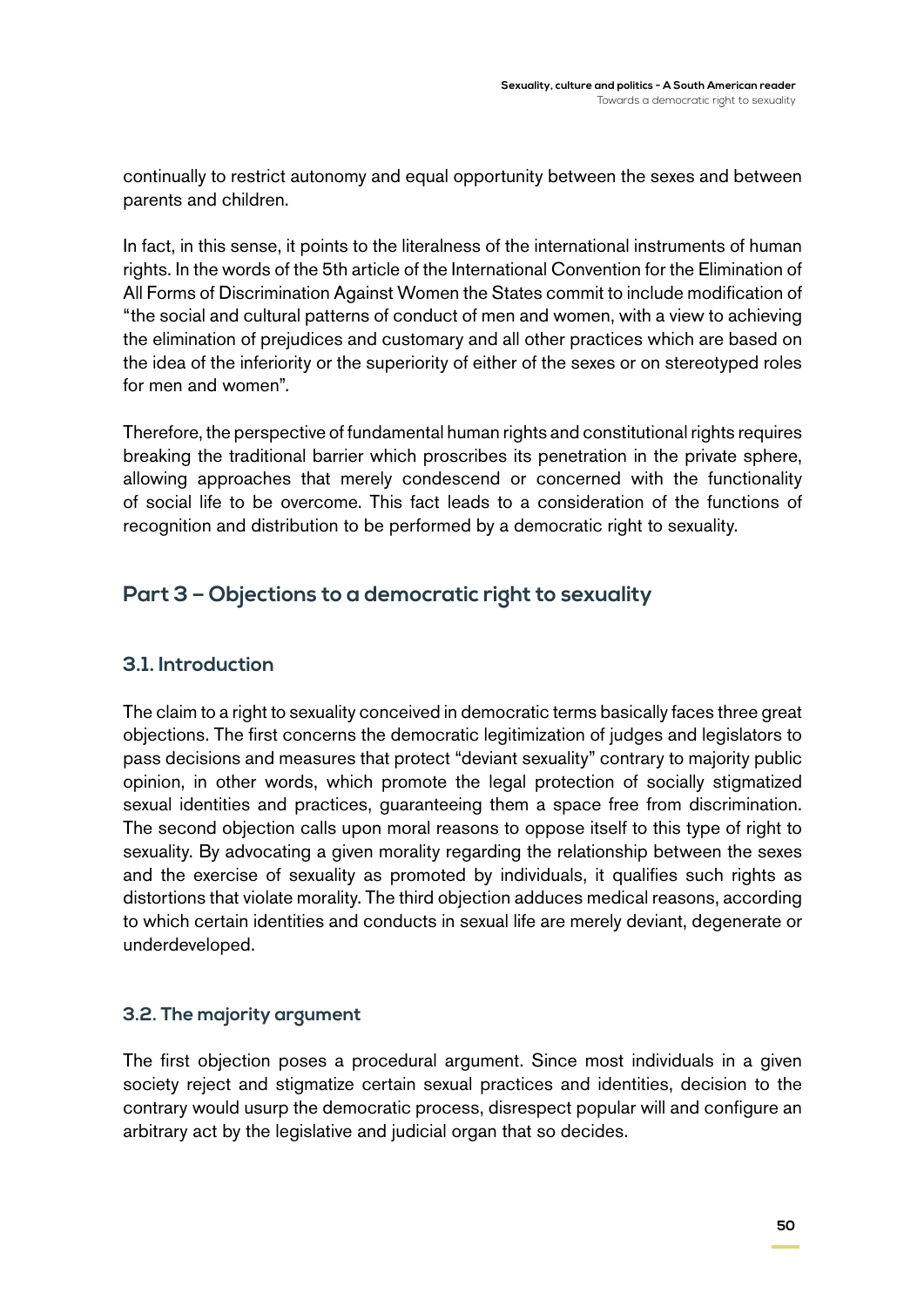From a human rights perspective, this argument does not prosper. It is refuted by one of the basic features of human rights, especially wherever they are inscribed in national constitutions, to wit, their function to protect individuals and groups against violations perpetrated by majorities.

In fact, in the very genesis of constitutionalism and the Universal Declaration of Human Rights, is the affirmation of certain inviolable rights guaranteed against majority deliberations. In the case of sexuality, of stigmatized identities and practices, once they are subsumed to the basic principles of equality and freedom, they are protected from majority deliberations that violate them. In the tradition of constitutionalism and human rights, a condition for democratic life is the preservation of this fundamental nucleus and its affirmation does not subvert democratic life; on the contrary, such protection is demanded by democracy, a regime which is not limited to the will of the majority.

#### **3.3. The moralist argument**

The second objection invokes moral reasons. Such rights simply cannot be rights because they are contrary to morality; they would primarily be distortions of values. This argument is not unlike the preceding one insofar as it associates the defense of a moral majority to a majority dynamic of democracies. The response to such an objection, within a perspective that privileges freedom and equality, comes from John Stuart Mill; the only morality that democracy may welcome is a critical morality in which the arguments of taste, tradition, disgust and a sentiment of repulsion of the majority cannot be final, even under penalty of threats to integralism, fundamentalism of traditions and authoritarianism coming from those who considered themselves enlightened.

In effect, the criteria of absence of relevant harm to third parties and of the existence of free and spontaneous consent supply the foundations for the response of democratic thought to moral objection in the light of sexual freedom. Just as a religious person must accept freedom of creed and the possibility of atheism that stems from it as the best way to guarantee their religious experience, a morally conservative person must admit the guarantees of sexual freedom so that the State, by means of its agents, will not possibly interfere in the exercise of his morality. The central idea that informs these criteria is precisely one of respect for human dignity; regulations are incompatible with equal respect owed to all when it interferes in personal choice, so as to consider individuals incapable of deciding for themselves (Nussbaum, 1999. p. 22).

The moralist argument often expresses itself in religious terms. Faced with this, a democratic right to sexuality implies the rebuttal of discourse based on religious premises, once the "juridicizing" of sexual rights and reproductive rights in the tradition of human rights situates the debate within the wider arena of the laic and democratic state of the law, in synchrony with republican ideals. Conceived according to these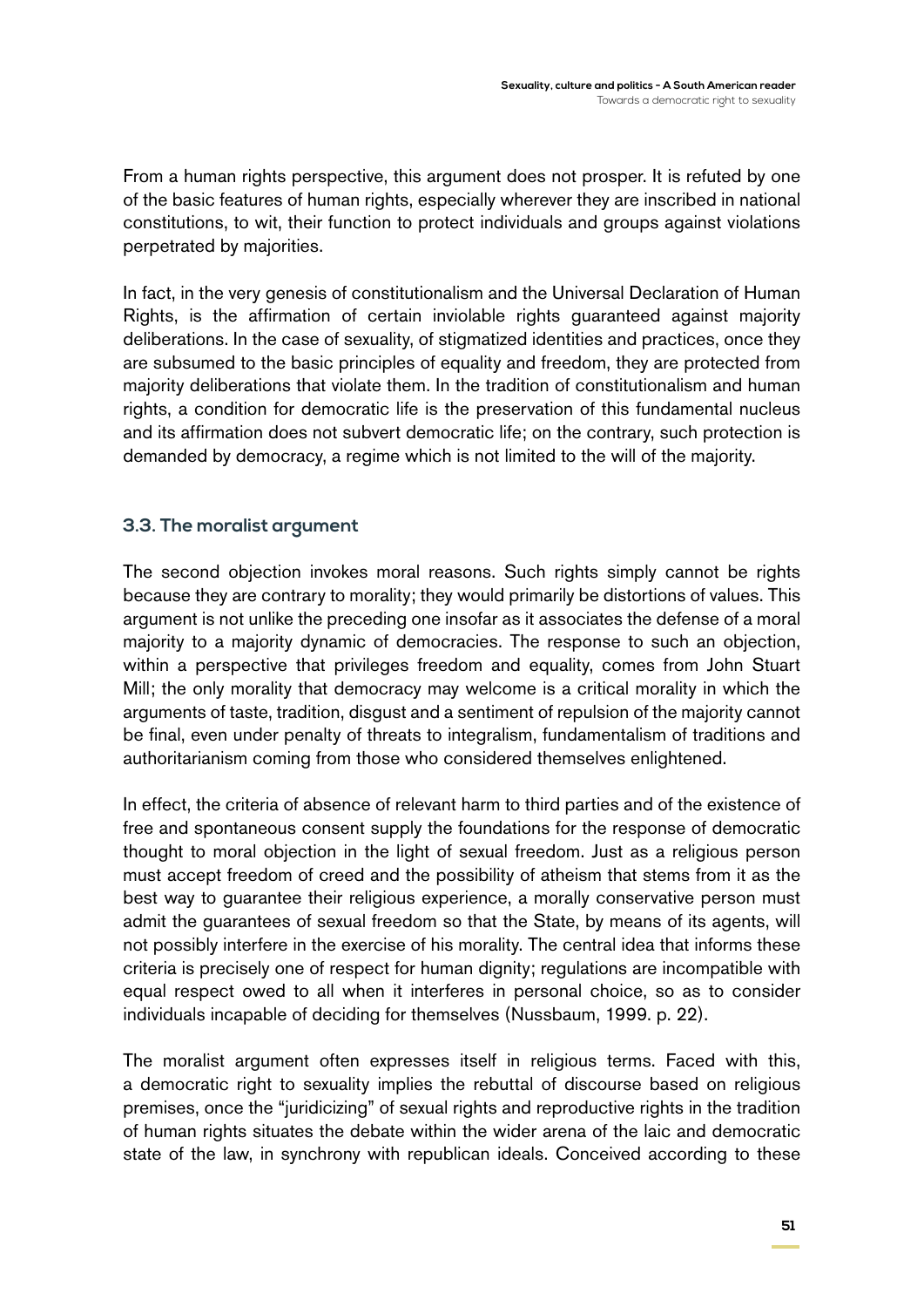fundamental markers, sexual rights may be constituted as spaces in which civil society and the state maintain their autonomy towards religious institutions, by preserving pluralism and respecting diversity.

## **3.4. The biomedical argument**

The third and final objection is related to medical discourse, which "pathologizes" socially stigmatized sexual identities and practices. Beyond the inexistence of a consensus and, less still, official scientific recognition regarding the pathological nature of many of the socially stigmatized sexual identities and practices, the development of the right to sexuality along democratic lines, with a concern for human rights, cannot allow itself to be directed by medical or biological postulates whose role as instruments of social and political control have long since been revealed. This dimension, far from being a truism, implies the "de-medicalization" of [the] discourse and practices on sexual rights and reproductive rights, in a movement of genuine democratization of themes related to sexuality, especially those which are dedicated to public policies.

In keeping with this, in a combination which generally adds moralist contents to the medical argument, one should be alert to the danger of exposing minors to environments of sexual freedom and equality. Without entering into the negative valuation implied by neither this objection, nor the evils caused to young people by this position (Levine, 2002), a concern for the "contamination of youth" brings to surface the benefits and risks of the democratic experiment. Coexistence with Protestants, Jews and Muslims may appear to be risky to traditional Catholic families, insofar as this contact is able to redound in the conversion of their children; nonetheless, to abolish such a possibility would imply in the suppression of individual human dignity, which would not only be prevented from recognizing the value of otherness but also of choosing one's religious beliefs and practices for one's self.

## **Part 4 – Some sensitive topics in the Right to Sexuality**

Among various particularly sensitive topics in the right to sexuality I shall highlight three: its relationship to reproductive rights, prostitution and pornography.

#### **4.1. Relationship to reproductive rights**

As seen in the first part of this text, the idea of sexual rights is closely linked to the affirmation of sexual rights. It is therefore necessary to strengthen the right to sexuality, conducting it beyond the reproductive sphere without forgetting that sexual rights violations are often associated to reproduction, in which are victimized in situations of vulnerability.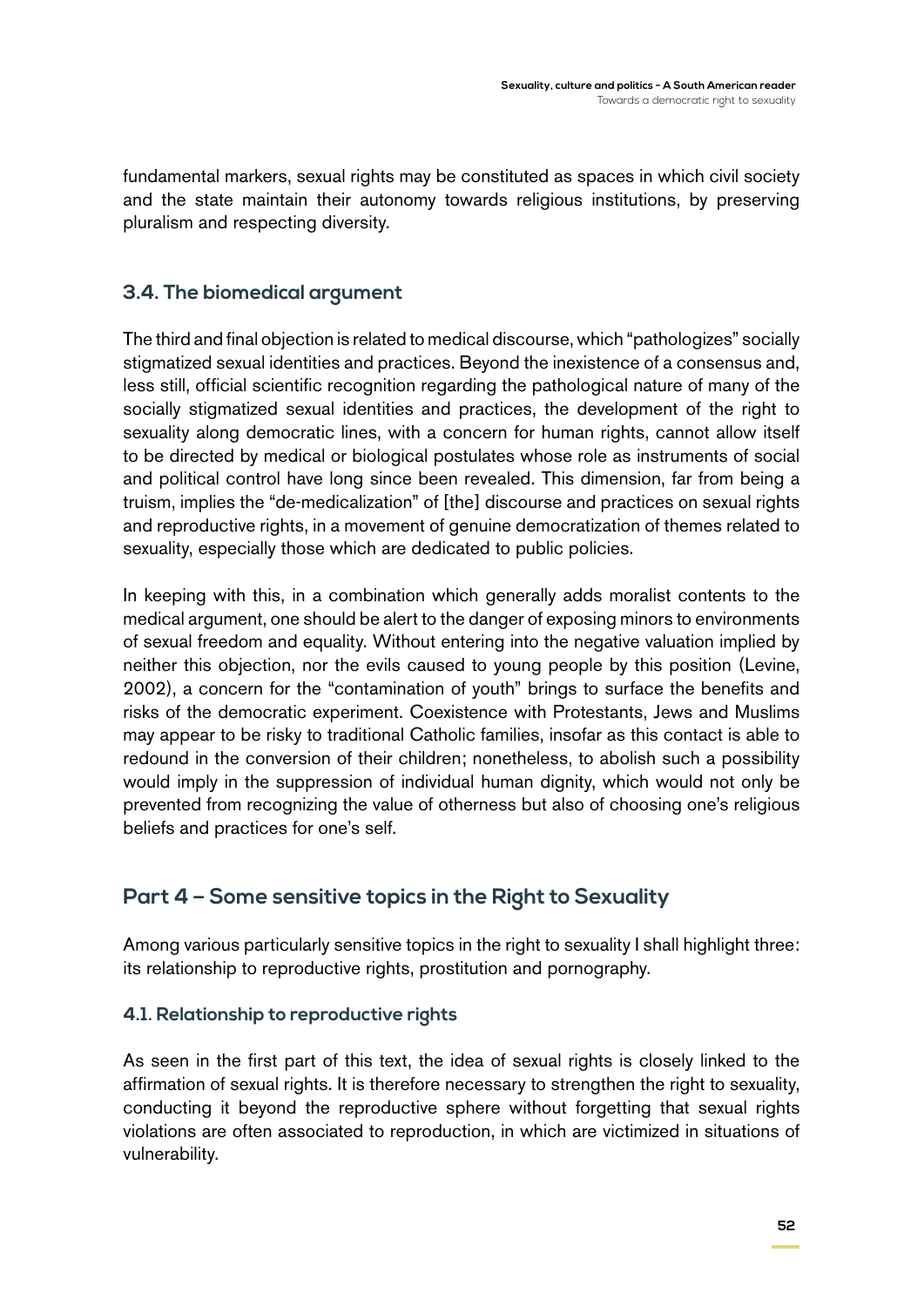Just as the right to sexuality ought not to be reduced to a reproductive right (effectively excluding it from non-procreative heterosexual practices), it ought not to be restricted to a right to non-reproductive sexuality. This is all the more important in light of the challenge to develop it in its confrontations with the predominant machismo of gender relations, moralism and hegemonic religious ideologies.

#### **4.2. Prostitution**

Prostitution is yet another difficult topic. It challenges consideration of the free use of one's own body in economic activities, related to the exercise of sexual autonomy, with a history of undeniable damages (particularly those caused to women) stemming from sexual exploitation, acting in a context in which consent is, in practice, often nonexistent, given the employment of threats and violence or situations of dire necessity. In this field, the international human rights legislation clearly emphasizes the intolerability of sexual exploitation and all its preparatory and correlated activities, such as training, transportation, housing, payment and traffic of women which seek to exploit prostitution.

From the perspective of a right to sexuality informed by principles of freedom and equality, prostitution calls out for combat against situations of feminine vulnerability, whether cultural or economic. This presupposes the improvement of social conditions, affording everyone a broader spectrum of opportunities—circumstance in which the designation of "sex worker" takes on its most precise meaning. Among the recurring discussions in this field are whether or not to criminalize prostitution and the legitimacy of compulsory health examinations. These topics, involving the debate between prohibitionists, regulationists and abolitionists (Carrara, 1996), has found a solution in non-criminalization and non-regulation, according to the Convention for the Suppression of the Traffic in Persons and of the Exploitation of the Prostitution of Others<sup>4</sup>—a directive which incorporates a concern for the improvement of social conditions, particularly those of poor women, a situation which criminalization would appear only to aggravate.

From the standpoint of a right to sexuality informed by principles of freedom and equality, prostitution reclaims the struggle against situations of feminine vulnerability, whether cultural or economic. This presupposes the improvement of social conditions, affording everyone a broader spectrum of opportunities—circumstance in which the designation "sex professionals" takes on its most precise meaning.

Another noteworthy aspect to the elaboration of a right to sexuality along the lines proposed herein is that of male prostitution. It once more brings to the fore the need

<sup>4</sup> Article 6: "Each Party to the present Convention agrees to take all the necessary measures to repeal or abolish any existing law, regulation or administrative provision by virtue of which persons who engage in or are suspected of engaging in prostitution are subject either to special registration or to the possession of a special document or to any exceptional requirements for supervision or notification"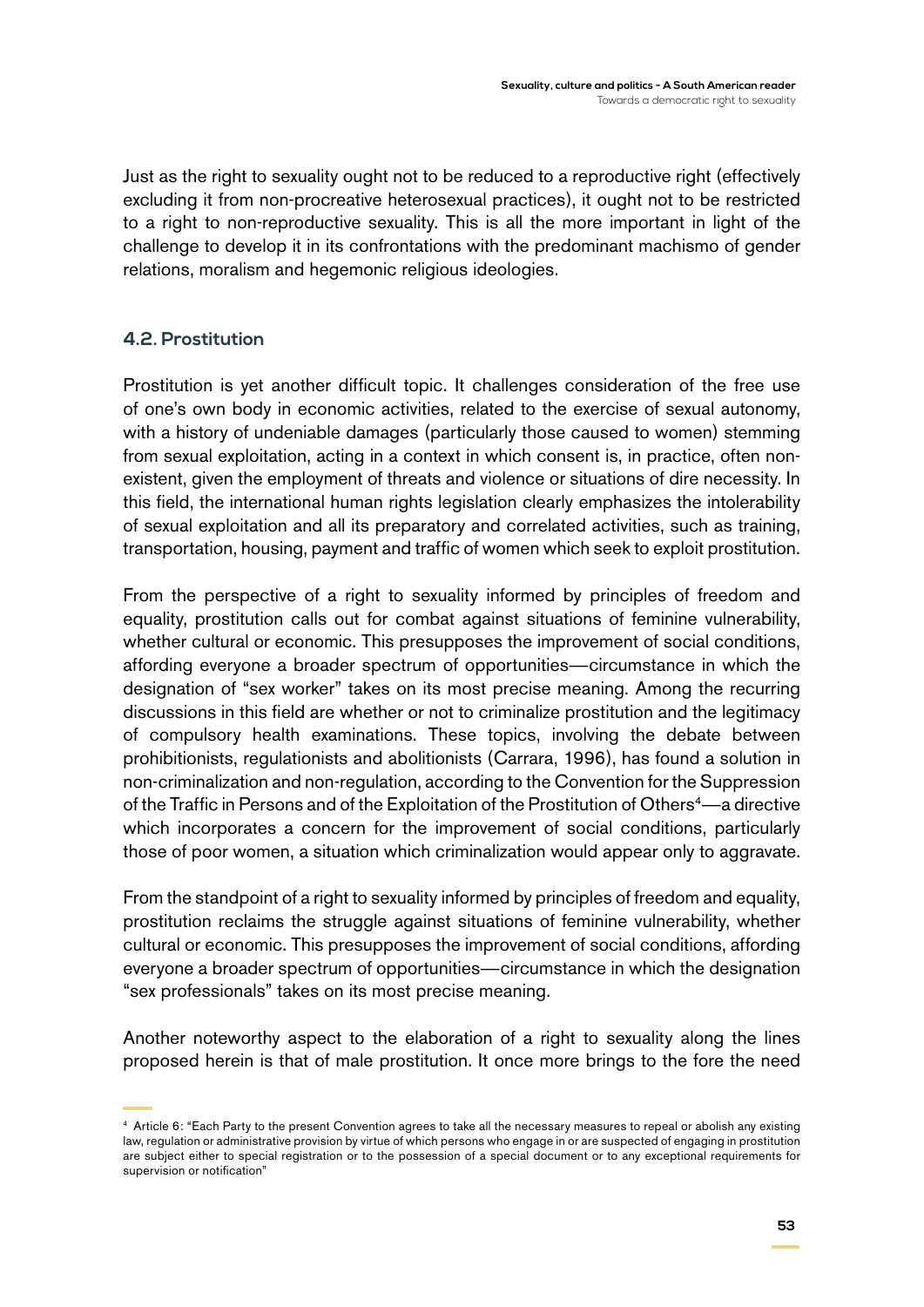to constrict the right to sexuality based on a broader perspective which takes into consideration the situation of men and women. Treatment of prostitution in Brazilian legal practice is illustrative. In Brazil, prostitution itself is not a crime, only its exploitation (so-called pimping or pandering). Nevertheless, when it comes to male prostitution, unlike what occurs with female prostitution, police and legal operators legally subsume it incorrectly to the misdemeanor of vagrancy. In practice, this redounds in an even greater stigmatization of hustlers and transvestites.

Another noteworthy aspect to elaborating a right to sexuality along the lines now being proposed is that of male prostitution. It once again brings to the surface the need to construct the right to sexuality

## **4.3. Pornography**

Pornography is another sensitive area for the elaboration of a right to sexuality. This activity presents possible damage caused to third parties and to the people involved, such as the objectification of women and the strengthening of machismo, with all the collateral effects of stimulating violence and the disrespect that stems from it. Nonetheless, its generalized prohibition, without more precise criteria with regard to which sort of manifestation should be considered harmful, may cause undesirable restrictions to freedom of expression, particularly artistic.

Like "reification", "objectification" (accepted as its synonym) is recorded in dictionaries; there is no need for quotation marks.

In effect, from the correct and necessary condemnation of violence and humiliation arising from certain pornographic manifestations, one cannot, in any event, deduce that all pornography operates thusly. Such a reality points to the need for a case-bycase analysis of the context within which each particular pornographic manifestation presents itself, that we may ban only those which effectively bring about harm. In this regard, it is a matter of inserting the debate on pornography within the more general context of content and the limits of freedom of expression which, even if they are not absolute, in certain cases allow for restrictions, and where the effective presence of relevant damage is patent (Nussbaum, 1999, p. 249).

## **Conclusion**

Freedom, equality and dignity are the principal structural elements derived from the idea of human rights and fundamental constitutional rights for the construction of a democratic right to sexuality. In this article, under their influence, I have sought to systematize those debates which might prove most important in building up this area of knowledge and its corollary legal practice.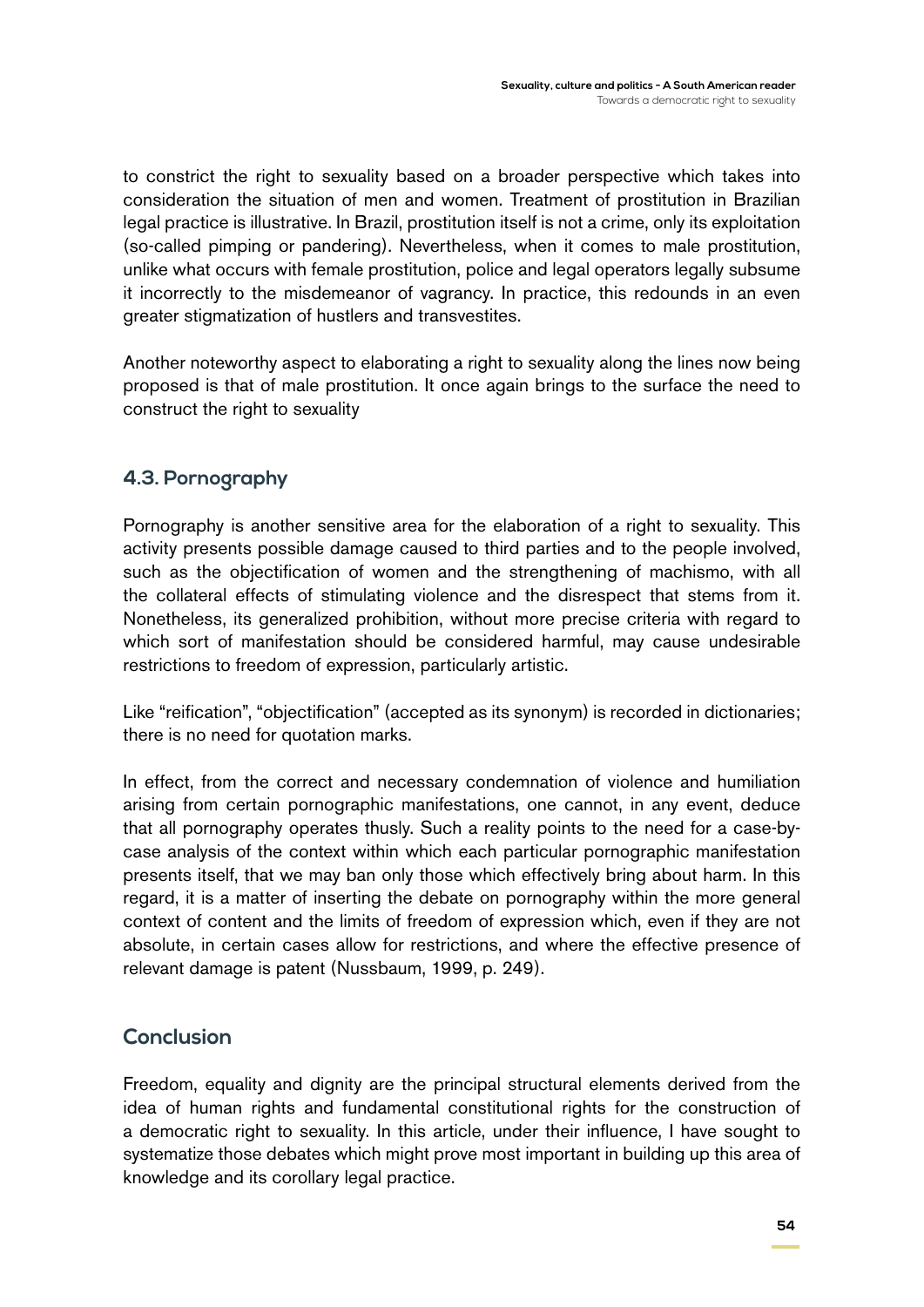There is still much to be pondered, criticized and added before we have succeeded in our task. As a result of this effort, at least one certainty remains—to wit, that given present and future needs, such development is indeed relevant and the construction of democracy stands to benefit from the sexual diversity present in our societies as well as from the challenges that derive from it.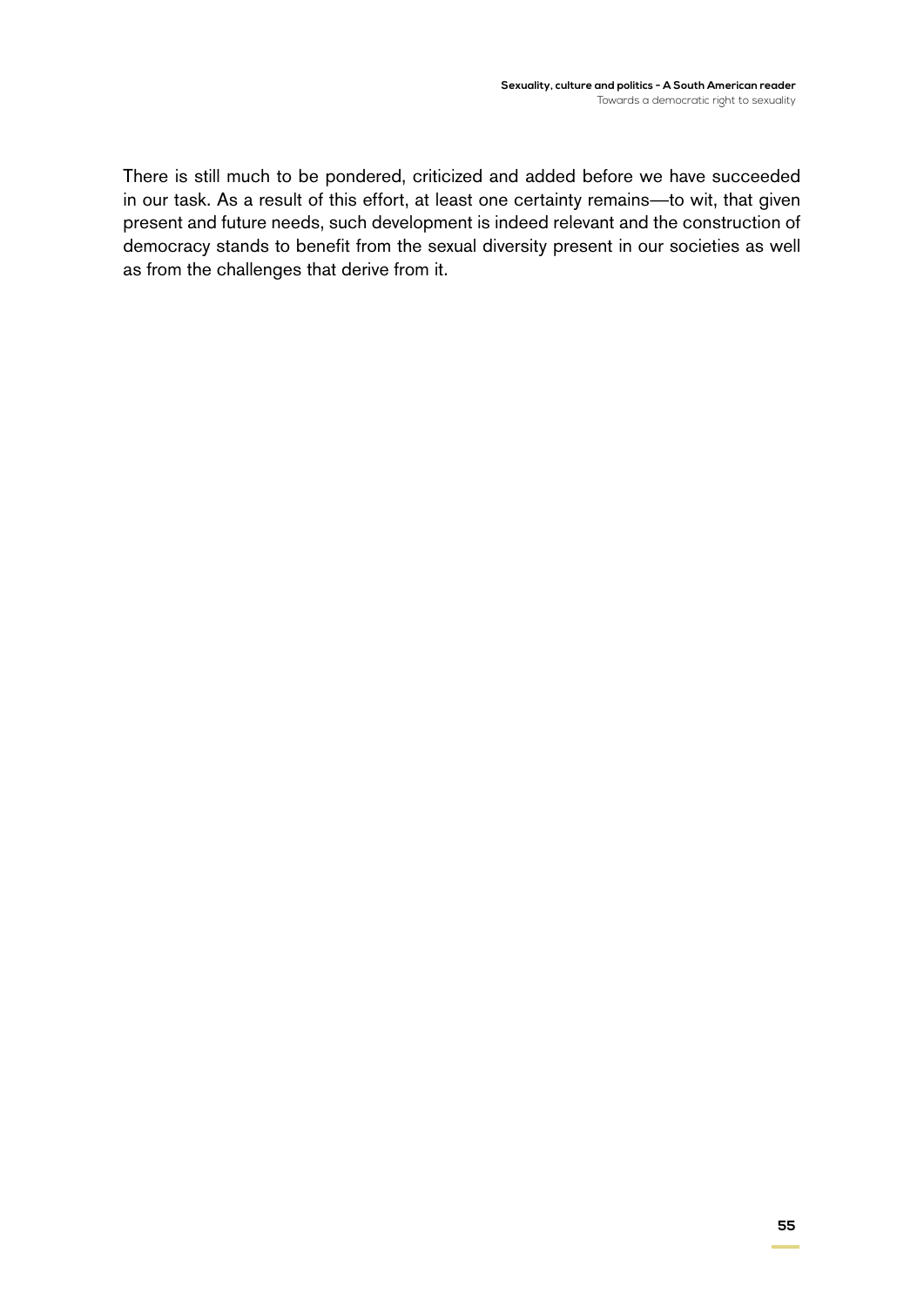### **References**

Calhoun, Cheshire. 1993. Denaturalizing and desexualizing lesbian and gay identity. *Virginia Law Review*, Oct.

CARRARA, S. 1996. A Luta Antivenérea no Brasil e seus Modelos. In: PARKER, Richard & R. M. Barbosa. (Eds.). *Sexualidades Brasileiras.* Rio de Janeiro, Relume Dumará /ABIA/IMS/UERJ.

Collier, R. 1995. *Masculinity, Law and Family*. London, Routledge.

Diniz, D. 2001 A vulnerabilidade na bioética. In: Costa, S. I. F. & D. Diniz. (Eds.). *Bioética:Ensaios*. Brasília.

Fraser, N. 1997. *Justice Interruptus: critical reflections on the 'postsocialist' condition*. New York, Routledge,

**\_\_\_.** Social Justice in Knowledge Society: Redistribution, Recognition, and Participation.

www.wissensgesellschaft.org-themen-orienterung-socialjustice.pdf, available on 08-02-2003.

GRILLO, T. 1995. Anti-essencialism and intersectionality: tools to dismantle the master's house. *Berkeley Women's Law Journal*.

Heilborn, M. L. & E. R. Brandão. 1999. Ciências Sociais e Sexualidade. In: Heilborn, M. L. (Ed.). *Sexualidade: o olhar das ciências sociais*. Rio de Janeiro, Jorge Zahar Ed.

Levine, J. 2002. *Harmful to Minors: the perils of protecting children from sex*. University of Minnesota Press.

LOYOLA, M. A. 1999. A sexualidade como objeto de estudo das ciências humanas. In: HEILBORN, M. L. (Ed.). *Sexualidade: o olhar das ciências sociais*. Rio de Janeiro, Jorge Zahar Ed.

Nussbaum, M. 1999. *Sex and Social Justice*. New York, Oxford University Press.

Parker, R. 2000. *Na contramão da AIDS – sexualidade, intervenção, política*. Rio de Janeiro, ABIA: Editora 34.

Pimentel, S; A. L. Schrzitzmeyer & V. Pandjiarjian. 1998. *Estupro: crime ou 'cortesia' – abordagem sociojurídica de gênero*. Porto Alegre, Sergio Antonio Fabris.

Rosanvallon, P. 1998. *A Nova Questão Social: repensando o Estado Providência*. Transl. Sérgio Barth. Brasília, Instituto Teotônio Vilela.

Taylor, W. 1997. The discursive construction and regulation of dissident sexualities – The case of SM. In: Ussher, J. (Ed.). *Body Talk – the material and discursive regulation of sexuality, madness and reproduction*. New York, Routledge. P. 106-130*.*

Tribe, L. & M. Dorf. 1990. Levels of Generality in the definition of rights. *University of Chicago Law Review*, Autumn.